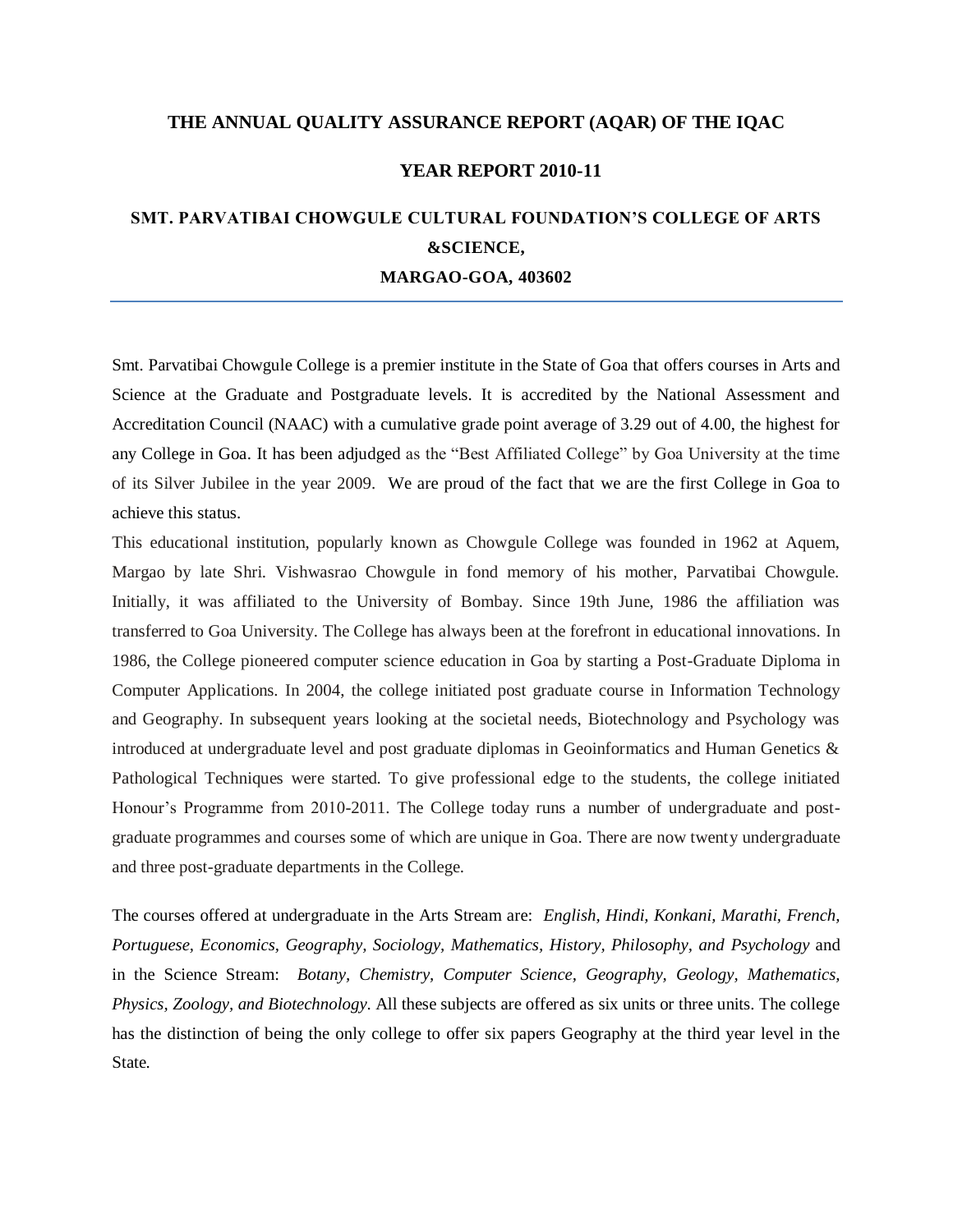The Chowgule Education Society has initiated massive infrastructural development at the College. As a result of this, state-of-the-art infrastructure is available for curricular, co-curricular and extra-curricular activities. Infrastructure added over last five years include: science laboratory block, multimediaequipped auditoriums, classrooms, conference room, campus-wide Wi-Fi network enabled campus, computer labs, web-based virtual infrastructure for teaching-learning (C-LAAP, C-mail, Online Library), computerized library, well equipped faculty offices, FIFA accredited football ground with field turf, multipurpose ground, gymnasium and fitness center, sports medicine and physiotherapy center, open-air seating arrangements, new canteen, well maintained rest-rooms, spacious well-laid four-wheeler and twowheeler parking grounds and new administrative offices. The entire campus and the administrative buildings have been re-engineered. Many of the science departments have research laboratories to carry out extensive and specialized research.

It has also ventured to provide various support services aimed at providing motivation for the students to excel. These support services include the Office of Information Technology, Estate Office, Student Support Services, Tiger's Sports School, Centralized Printing Facilities and a Shopping Center.

There are persistent efforts to bring significant changes in the academic curriculum to reach new milestones.

### **Section A:**

Plan of action chalked out by the IQAC in the beginning of the year towards quality enhancement.

*1. To enhance use of ICT (Information Communication & Technology) in teaching-learning process.*

- *2. To introduce new courses at various levels.*
- *3. To increase support services for the benefit of the students.*
- *4. To encourage and motivate faculty members to undertake research related activities.*
- *5. To promote sports and curricular activities.*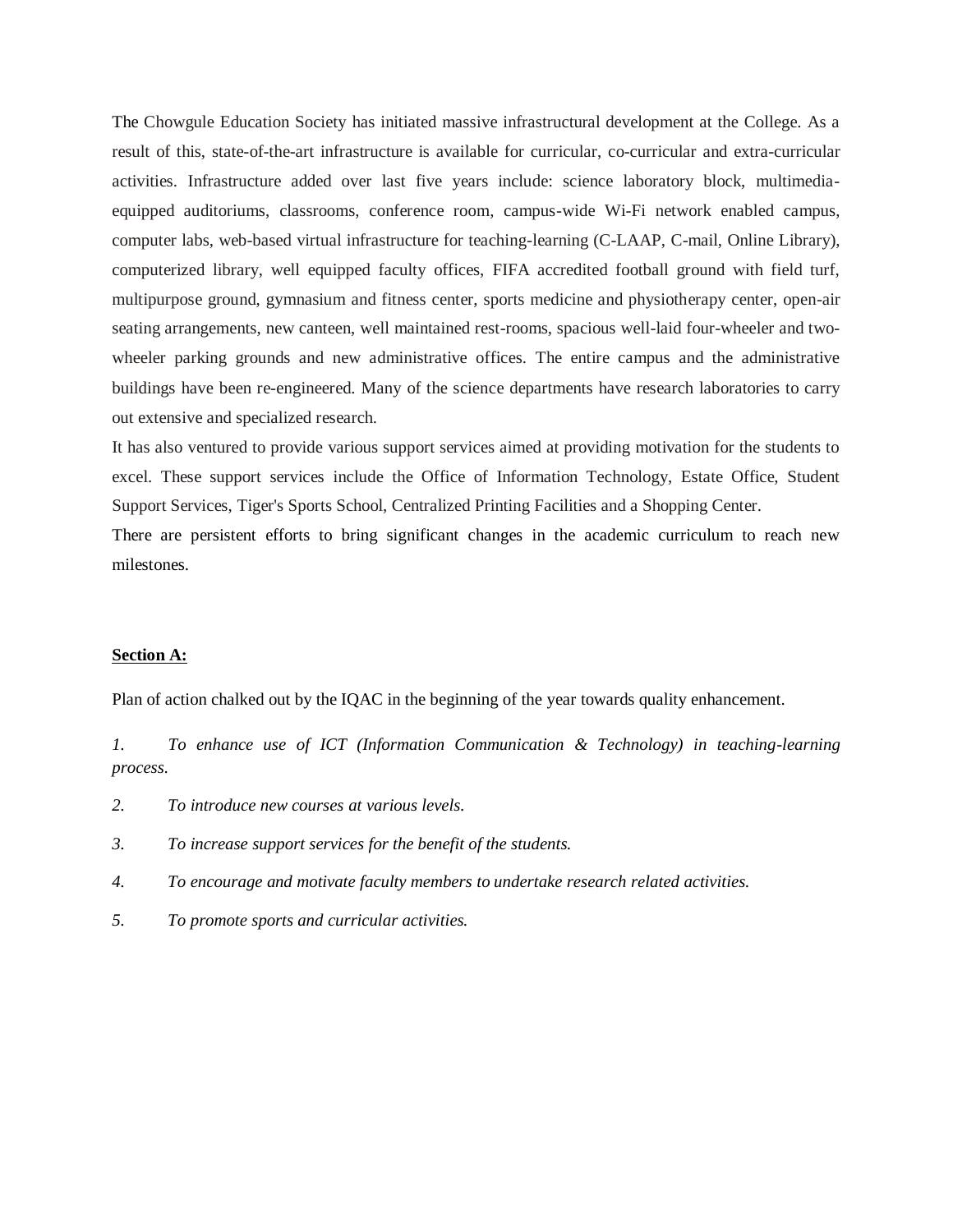### **Section B:**

#### **1.ACTIVITIES REFLECTING THE GOALS AND OBJECTIVES OF THE INSTITUTION**

The College was adjudged "Best Affiliated College" by Goa University on the eve of its Silver Jubilee Celebration. The milestones achieved by the college with each passing year have been a result of dedicated and sincere efforts put into it by the Management, the Faculty and the Students. There has been constant perseverance to achieve greater heights and foster overall development.

During the year, the college undertook series of activities in an array of domains. To provide a professional edge, Honours program was initiated and "CLAAP" (Chowgule Learn Anytime Any Place) was adopted by the faculty to enhance teaching-learning process. Faculty were alsp given global exposure and a few visiting faculty were invited. The faculty of our college is actively involved in teaching, learning and research. During the academic year, the faculty published ten research articles and two books. The faculty presented their research findings at various seminars/conferences/symposiums organized at national and international levels and several departments organized workshops and conferences in their respective subjects. To adopt best practices, a few departments undertook "Bench Marking".

The performance of students in the examinations conducted by Goa University was excellent. The college achieved 93.10 per cent results in Third Year B.A. and 87.80 per cent in T.Y.B.sc. Examinations conducted by Goa University higher than the Goa Universities overall performance. Miss Snehal S. Borkar secured the first rank and Miss Teja Naik achieved third rank at the Third year B.A examination of Goa University in April/May 2010. The results of postgraduate courses were also excellent and we achieved 100 per cent results.

The Chowgule 'Tigers' were overall champions at 'Blitz2011' a mega sport event organized by Goa Engineering College on  $17<sup>th</sup>$  to  $19<sup>th</sup>$  February 2011. Along with these many of our students also represented College, university in various State, National and International level sports activities. Students have also won many prizes in various competitions and cultural events held around the State throughout the academic year.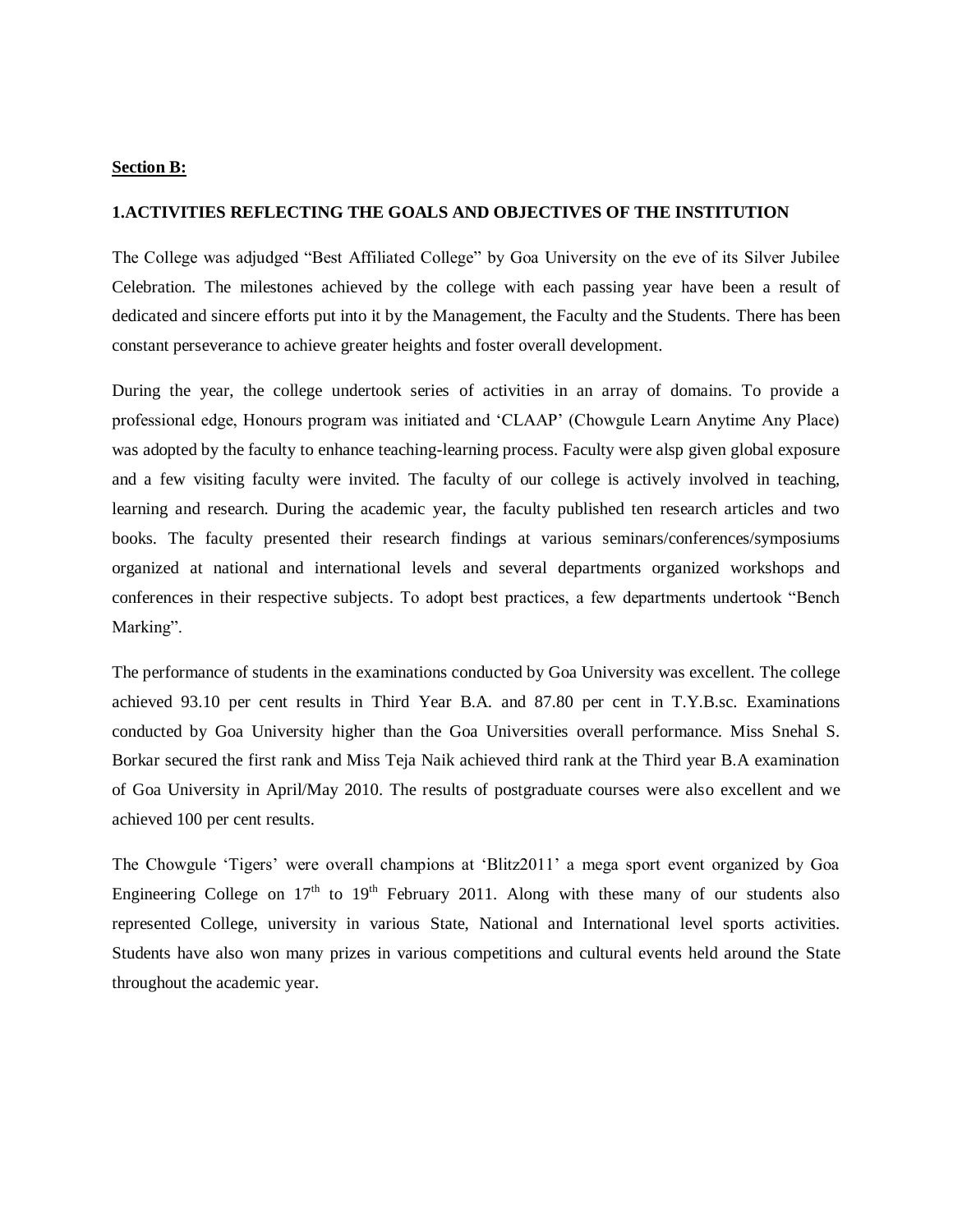### **2. New academic programmes initiated –**

### **a)Honours Programme:**

Honour"s Programme was initiated by the College to enhance the professional edge of the students. Honours courses are enriched; they offer the same material in greater depth and with faster pace. Honours courses emphasize critical and independent thinking to produce creative applications. The student/teacher ratio is usually smaller in honours classes to encourage participation and class discussion. A student will get college accredited "Honours Degree" on successful completion of sic modules spread over the six semesters.

The College in its time table has slotted time 2 hrs per week for the programme. On completion of 20 credits (20 Hours) per semester, a module is completed.

The following Honour's Programme is offered by 14 departments.

- Chemical Analysis and Quality Management
- Banking & finance and Economic Journalism
- Advanced Botany
- Wildlife Conservation and Management
- Honours programme in Psychology
- Honours programme in Geology
- Research Methodology in Social Science
- Mass Media and literary studies
- Honours Programme in Computer Science
- Functional Hindi
- Honours in Geomatics
- Honours in Tourism Management
- Writing Skills for Mass Media
- Honours Programme in Konkani

# **b) Edusat Programme**:

The Department of Geography also started "EDUSAT Based Distance Learning Program" in "Basics of RS, GIS and GPS" and "Advances in Geo-Informatics" for students doing postgraduate Diploma in Geoinformatics from this academic year. This is a three month course, telecasted from Indian Institute of Remote Sensing, Dehra Dun.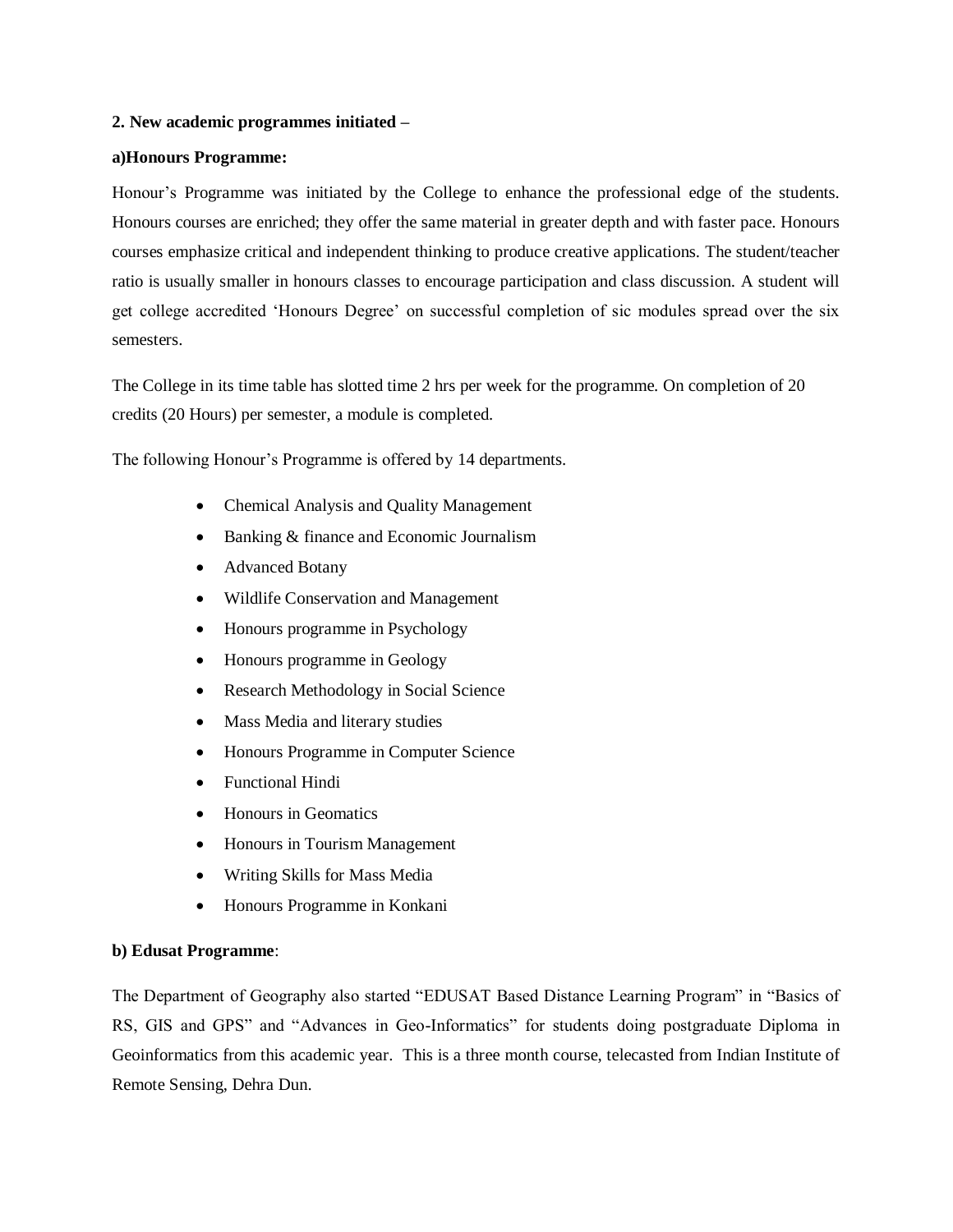### **3. Innovations in curricular design and transaction:**

In order to provide further enrichment of knowledge in the particular subject and also to make the students more employable, a number of our departments formulated innovative honours programmes. The departments offering such courses include Botany, Biotechnology, Chemistry, Computer Science, Economics, Geography, Marathi, Psychology, Sociology and Zoology. The formulation of syllabus and curriculum was purely by the faculty of the college.

**4. Inter-disciplinary programmes started:** Honours Programme is purely inter-disciplinary in nature. Any student of any class and stream can opt for this programme.

# **5. Examination Reforms implemented:**

The present semester based University examination system has two components

- (a) ISA (Intra-Semester Assessment)
- (b) SEE (Semester End Examination)
- Accordingly, the college has designated a convener of examinations and two examination committees for effective management of ISA & SEE. Both the committees carry out the duties allotted, which include the collection of question papers, preparation of examination schedules, conducting of examinations, collection of assessed answer sheets and preparation of results. This ensures the smooth functioning of the examination without burdening a certain section of teachers. Secondly, all the teachers submit typed question paper; this has minimized manual error and enhanced proof reading of the question papers.
- Though the University has allowed flexibility in the conduct of ISA, the college has adopted a uniform pattern for effective functioning of the same. The College conducts two ISA"s in two different formats. The first is written examination conducted as per a certain schedule intimated in advance to the students. Secondly, the written assignment follows a prescribed format of writing.
- Display boards of the schedule of the examination and marks allocations for each of the examination are put at various locations on the campus with the objective of encouraging students to appear examination as per the schedule. Further, at the time of admission, a students handbook is given which displays the schedule of the examination and marks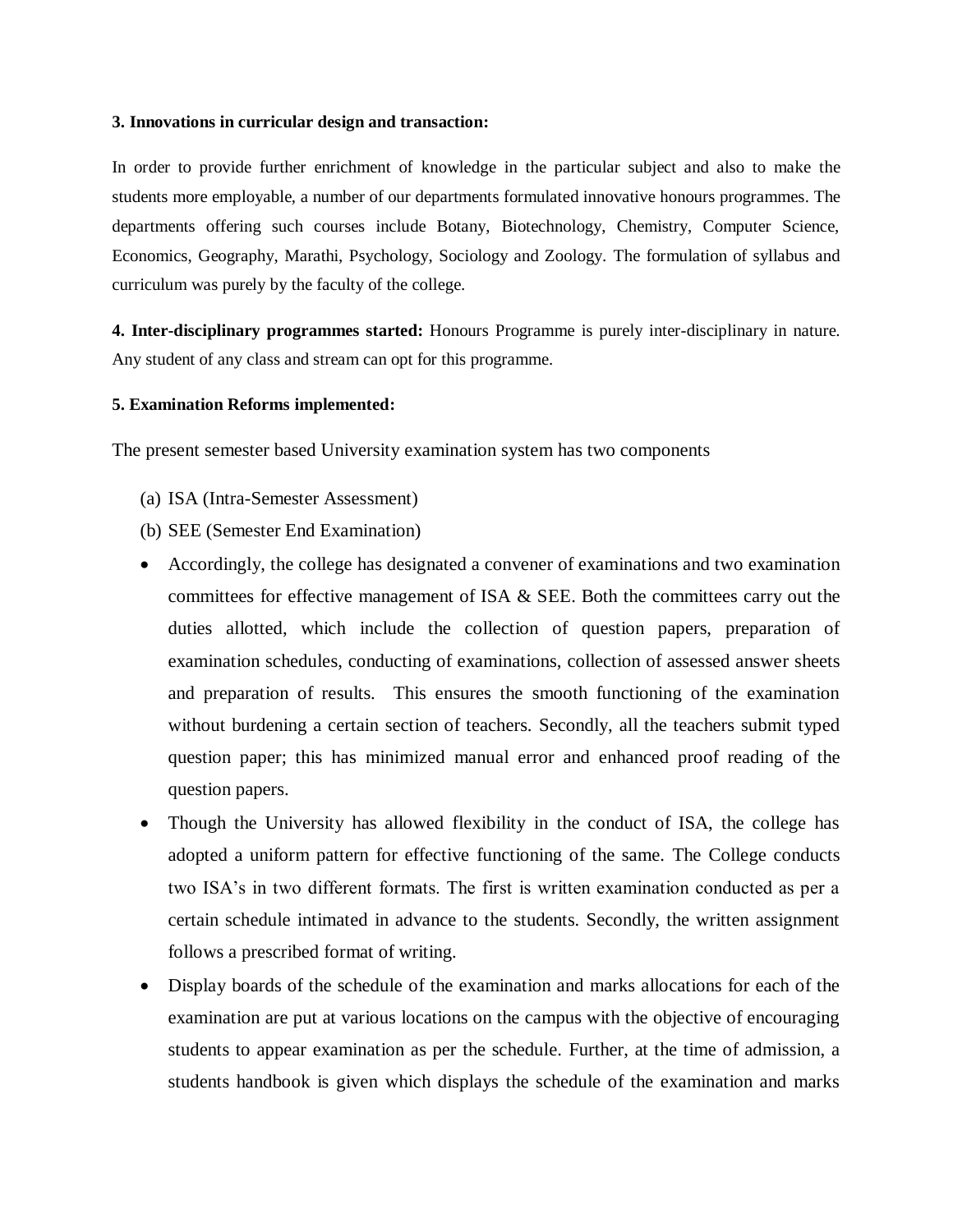allocation too. This is essential to ensure students appear for both the ISA's as it is a prerequisite of being eligible for SEE"s (Semester End Examinations)

 Lastly, to have zero error result, the examination committee scrutinise individual entry of each paper before the final feeding of the result.

The college has always focused on improvising its functioning to make it more effective.

# **6. Candidates qualified: NET/SLET/GATE etc. NIL**

# **7. Initiative towards Faculty Development Programme:**

This Program is an ongoing process and college aspires to enhance qualities of teacher in teaching learning and research. Members of college faculty regularly attend orientation programmes, refresher courses and training programmes to update themselves on recent developments in their respective subjects. For the staff, the following faculty development were conducted.

| <b>Faculty Development Programme</b> | <b>No. of Beneficiaries</b> |
|--------------------------------------|-----------------------------|
| <b>Critical Thinking</b>             | 76                          |
| <b>Institutional SWOT Analysis</b>   | 25                          |
| Bloom's Taxonomy Workshops           | 75                          |
| <b>Mentoring Techniques</b>          | 120                         |
| SPSS package                         | 35                          |
| LATEX, Mathematical Package          | 25                          |
| Plagarism                            | 40                          |
| Academic Writing                     | 30                          |

Here is a list of individual faculty members who attended various courses, exchange progarmmes etc.

(a) Dr. R.V. Gaonkar, Principal of the College was fellow at the Sussex University, UK from October 2010- March 2011. During the visit he studied various academic and non-academic programmes of the University. The same could be translated to the College.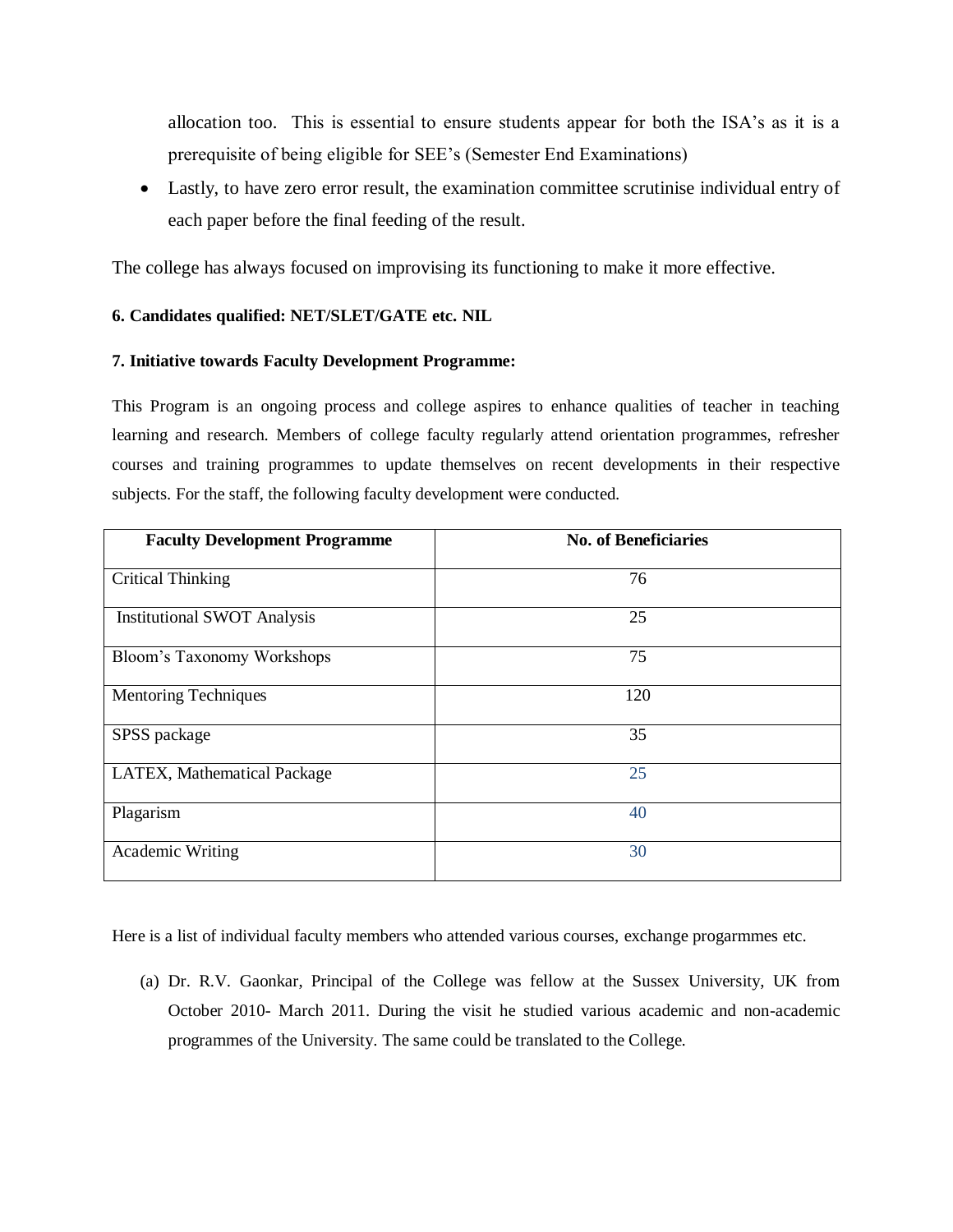- (b) Dr. A.V. Veeresh attended "Training on Blue Green Algae: Application in Agriculture & Industry" at the Center for Conservation & Utilization of Blue Green Algae, Indian Agricultural Research Institute, New Delhi from  $12<sup>th</sup>$  May to  $18<sup>th</sup>$  May, 2010 during summer vacations.
- (c) Ms Amisha Shirodkar, Mrs. Manjita R. Porob, Dr. (Mrs.) Mangala Veeresh, Shri Allan Rodrigues and shri Yatin Desai attended the refresher course in Environmental Science organized by The Academic Staff College, Goa University from  $4<sup>th</sup>$  to  $24<sup>th</sup>$  of January, 2011. The Theme of the course was "Impact of global Warming and Climate Change".
- (d) Mrs. Kavita Borker attended a refresher course at JNV University, in Jodhpur from  $15<sup>th</sup>$ November to  $5<sup>th</sup>$  December, 2010. She also attended a refresher course at Pune University from  $10^{th}$  to  $31^{st}$  January 2011.
- (e) Mrs. Rajeshree Dessai attended a course on "Short Story Fiction Writing" in Jan-Feb, 2011 conducted by Prof. Robert Whitmer, Professor, Sophia University.
- (f)  $24<sup>th</sup>$  January, 2011 One day workshop for college teachers of Goa in the subject of Computer networks conducted by Ms. Shaila Ghanti of the Computer Science Department.

# **8. Total number of seminars/workshops conducted during the academic year:**

**(a) Seminars/conferences:** The Various departments of the College organised four National Seminars and one State Level Seminar. During the academic year four workshops were also conducted.

### **National:**

a) The department of zoology organized a two day UGC sponsored National Seminar on "Current and Emerging Trends in Animal Sciences – an Overview" on the  $26<sup>th</sup>$  and  $27<sup>th</sup>$  of November, 2010.

b) The department of Konkani organized a two – day National Seminar on the topic "Writer Ani Fighter: Ravindra Kelekar on  $11<sup>th</sup>$  and  $12<sup>th</sup>$  February 2011.

c) The department of Marathi organised a two-day National Seminar on  $25<sup>th</sup>$  &  $26<sup>th</sup>$  February 2011. The theme of the seminar was "Shri Gajaan Raikar Yanche Sahitya".

d) The Department of Hindi a seminar at the National Level on  $14<sup>th</sup>$  and 15th of March 2011 on "21 vee Sade ke Pahale Dashak Ka Katha Sahitya".

# **State:**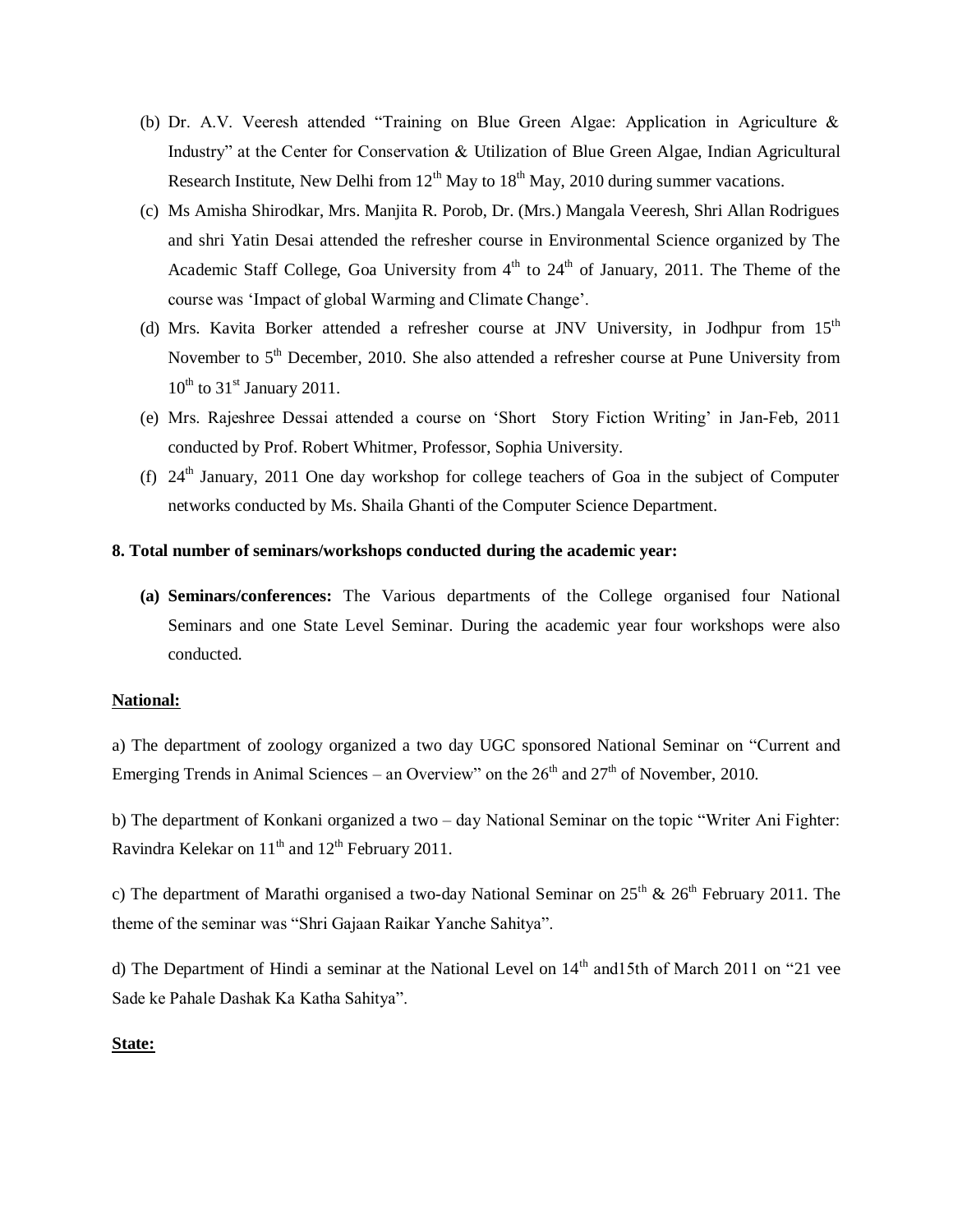a) The department of Chemistry organized a one day state level seminar on "Emerging Trends in Organic Chemistry" on 11<sup>th</sup> December, 2010.

# **(b) Workshops:**

a) The department of Marathi also organized a Two-day workshop in Marathi on "Sutrasanchalanatil Tantra Ani Mantra" on  $21^{st}$  &  $22^{nd}$  March 2011.

b)The Department of Geography organized a workshop on "Preparing for NET/SET Examination in Geography" from  $20^{th}$  May 2010 to  $31^{st}$  May 2010.

c)The Department of Geography organized a workshop on "Resume Writing" in association with Writing Centre on 3<sup>rd</sup> August 2010.

d)The Department of Geography organized a workshop on "Scientific Reporting and Assignment Writing" 13<sup>th</sup> December 2010 in association with Writing Centre.

All these workshops were for the benefit of the students.

# **9. Research projects:**

Teachers at this institution have put in continuous efforts in writing and submiting research proposals to various funding agencies. This year, the College received One major project and Six Minor Research projects.

- 1. Dr Ganpat Naik ( Co –investigator ) Optimisation of Nitrate triacitite Precursor Method for Obtaining Nano Praticles Mn Xu Ferite Material and Development of High Performance Micro Strucutre based Meta Material for Electromagnetic Applications. Sanctioned Amount: 2.5 Crores. A joint project with Goa University.
- 2. Dr Sanjay Gaikwad received a grant for "Development of GPS Collar for Wildlife Study". He was awarded a grant of Rs. 7.83 Lakhs from the Management.

# **Minor Research Projects**

- 1. Dr.Uma Masur " Efficacy of extracts of Dysoxylum Malabaricum leaves against malaria vector Anopheles Stephansi in Botany.Amount sanctioned-Rs. 100000.00,
- 2. Angha Dicholkar " Velips in Goa ,their society,problems and Prospects".Amount sanctioned Rs.115000.00.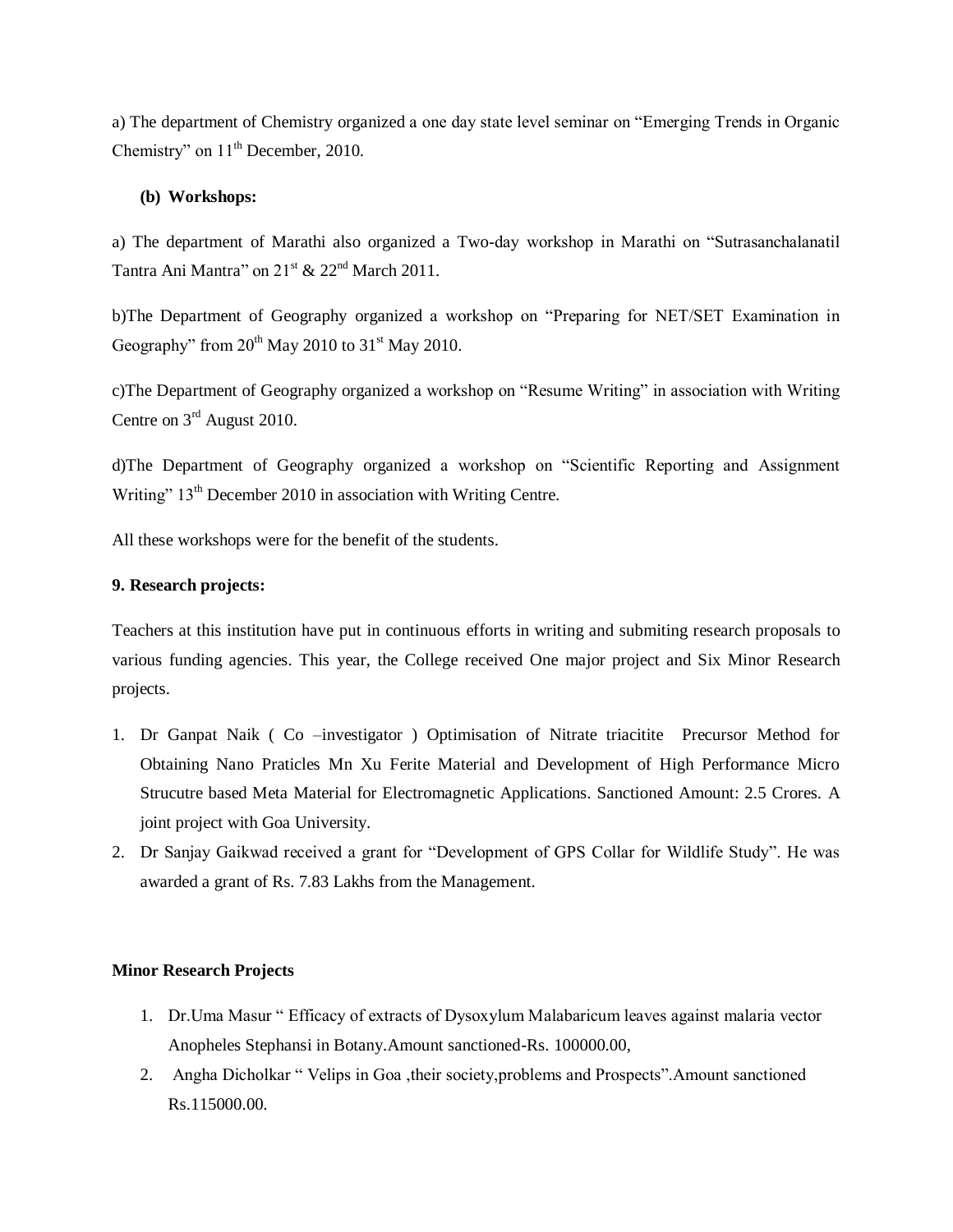- 3. Dr.Roopa Belurkar "Synthesis,characterization,Biological activity of some metal complexes" in chemistry.Amount sanctioned Rs. 75000.00,Amount received Rs. 42500.00.
- 4. Dr.Nandini Fernandes"Paternal alcohol consumption: its effects on the f offspring,Genetic and pathological evolution of sperms.Amount sanctioned Rs.100000.00,Amount received Rs. 75000.00.
- 5. Dr Sangeeta Sanhalkar "Characterisation of Moringa Oleifra for Antioxidant Molecules in Vegetative of Reproductive Tissue" Amount sanctioned Rs.1, 50,000.
- 6. Mrs Rupali Tamuly "Changing Population Structure: A Case Study in Goa"s Education and Employment Scenario" Amount sanctioned Rs.1, 50,000.

# **10. Patents generated, if any- NIL**

**11. New collaborative research programmes:** Dr. Ganpat Naik who collaborated with Dept of Chemistry, Goa University for his major research project and Dr. Nandkumar Sawant was approved Ph.D guide for SNDT Women"s University.

|  |  | <b>12. TOTAL RESEARCH GRANTS RECEIVED FROM VARIOUS AGENCIES:</b> |  |  |  |  |  |
|--|--|------------------------------------------------------------------|--|--|--|--|--|
|--|--|------------------------------------------------------------------|--|--|--|--|--|

| 1.               | Dr. Sangeeta Sakhalkar    | Rs. 1,05,000/-  |
|------------------|---------------------------|-----------------|
| $\overline{2}$ . | Mrs. Rupali Tamuly        | Rs. 15,000/-    |
| $\overline{3}$ . | Dr. Sanjay Gaikwad        | Rs. 7,83,000/-  |
| $\overline{4}$ . | Dr Uma Masur              | Rs. 1,00,000/-  |
| $\overline{5}$ . | Anagha Dicholkar          | Rs. 1, 15,000/- |
| 6.               | Roopa Belurkar            | Rs. 75,000/-    |
| 7.               | Dr. Nandini Vaz Fernandes | Rs. 1,00,000/-  |
|                  | <b>TOTAL:</b>             | 12,93,000/-     |

# **13. Details of research scholars:**

Miss Anne F D"souza has done her Ph.D research under the guidance of Dr. A. Veeresh, Dept of Botany. The topic of her research was the blue green algae of various habitats in Goa.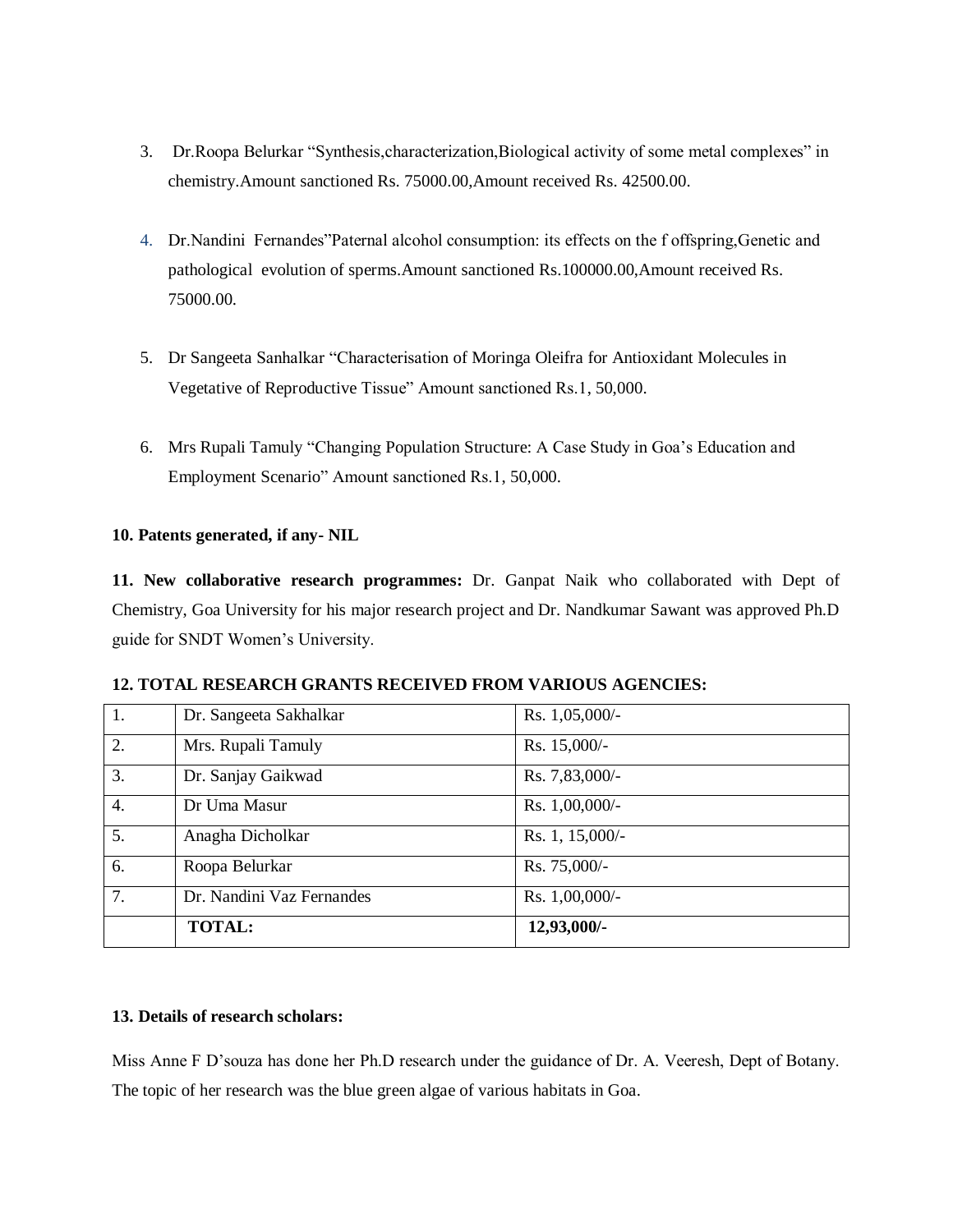### **14. Citation Index of faculty members and Impact Factor**

Ten research papers were published and 2 books were published by the faculty members during the academic year (Appendix I). The books used as reference (Annexure II)

# **15. Honors/Awards to the faculty: National and International**

During 2010-11, three staff members were awarded by the college. Dr Animesh Adhikari for Best in research, Shri Hanumant Chopdekar for Best Teacher for Co –Curicular Activites and Shri Shrikrishan Adusl for Extension and Publicity of the College.

Shri H. C. Chopdekar has also received Literary Award of Rs. 10,000/- from Goa Konkani Academy for his One-Act play collection, "KUNVADI", in September 2010 and similarly, Shri S S Adusl won the 'Yeshwant Adarsh Samikshak Puraskar' instituted by Prabhat Prakashan Uguem (Pernem) on 16<sup>th</sup> February 2011.Shri SS Adusl was also given citiation and Rs 50,000 for his social work by Phandurpur Ekata Samiti in Feb, 2011.

### **Ph.d. Awarded:**

| S no: | <b>Name</b>              | <b>Department</b> | <b>Title of Thesis</b>         | <b>University</b> |
|-------|--------------------------|-------------------|--------------------------------|-------------------|
|       |                          |                   |                                |                   |
|       | Dr. Priyadarshini Pujari | Zoology           | "Effect of dietary lipid on D- | Goa               |
|       |                          |                   | Galactosamine induced          | University        |
|       |                          |                   | hepatitis in Swiss albino      |                   |
|       |                          |                   | mice, Mus musculus".           |                   |

### **16. Internal resources generated:**

a) The College runs various self financed courses at Under Graduate and Post Graduate level like Biotechnology, MA Geography, Msc It, PGDGIS (Post Graduation Diploma In Geoinformatics). The total income incurred from these courses was Rs. 50, 58,000/-

b) The income received from other sources is as follows:

| <b>Student Service Charges</b>     | Rs. 27, 88,000/- |
|------------------------------------|------------------|
| BEC (Business English Certificate) | Rs. 15000/-      |
| Portuguese Course                  | $1,59,000/-$     |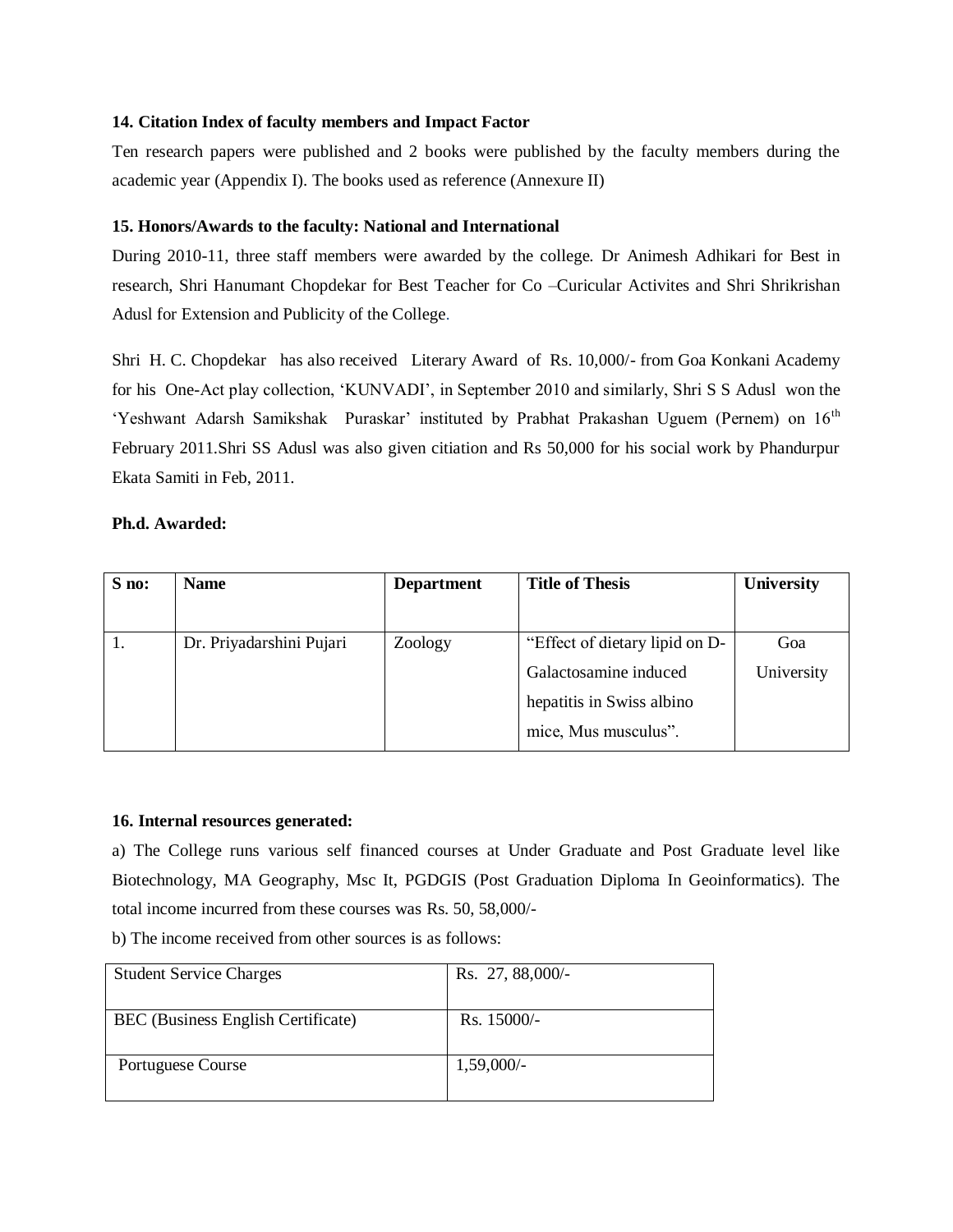| Total | 29,62,000/- |
|-------|-------------|
|       |             |

Thus the total income received from a)  $\&$  b) is Rs. 80, 20,000/-

# **17. Details of departments getting assistance/recognition under SAP, COSIST (ASSIST)/DST, FIST, and other programmes - NIL**

# **18. Community services:**

The college undertook various community outreach programmes..

- The N.S.S. unit of Chowgule College in association with Rotary Club, Margao organized a Blood Donation Camp. About 60 voluntary donors including staff and students participated.
- $\bullet$  On 26<sup>th</sup> January, 2011, Activity of cleaning up Colva and Betalbatim villages under Mission **Chaka-Chak** was undertaken by the Volunteers and subsequently, Anti plastic Drive. Collection of plastic items like plastic bottles, milk packets and tetra packs was also undertaken.
- Besides these regular annual outreach programmes, other programmes conducted during last few years include tree plantation drives at the iron ore mine dumps at Pale, Goa in association with M/s Chowgule & Co.
- Under the aegis of the Goa Cancer Society, the College organized a programme for creating Awareness on Anti-spitting and Tobacco Chewing Act. The College conducted an Eye Camp for the benefit of the neighbourhood community where free eye check-up was performed by the doctors who were the alumni of this College.

# **Part I**

The NSS Wing of the College participated in various community service programs.

- N.S.S Unit of Chowgule College in association with Rotary Club, Margao organized a Blood Donation Camp on 4<sup>th</sup> September 2010. About 60 voluntary donors including staff and students participated, in the presence of Dr. Vasumati Dessai.
- AIDS Awareness Rally organised in association with Margao Front on the Occasion of World AIDS Awareness Day on 1<sup>st</sup> December 2010.
- Activity of Cleaning up Colva and Betalbatim villages under Mission Chak-a-chak on  $26<sup>th</sup>$ January 2011.
- Anti Plastic Drive & collection of plastic items like plastic bottles, milk packets and tetra packets was organised by NSS Wing of our college on  $24<sup>th</sup> - 28<sup>th</sup>$  February 2011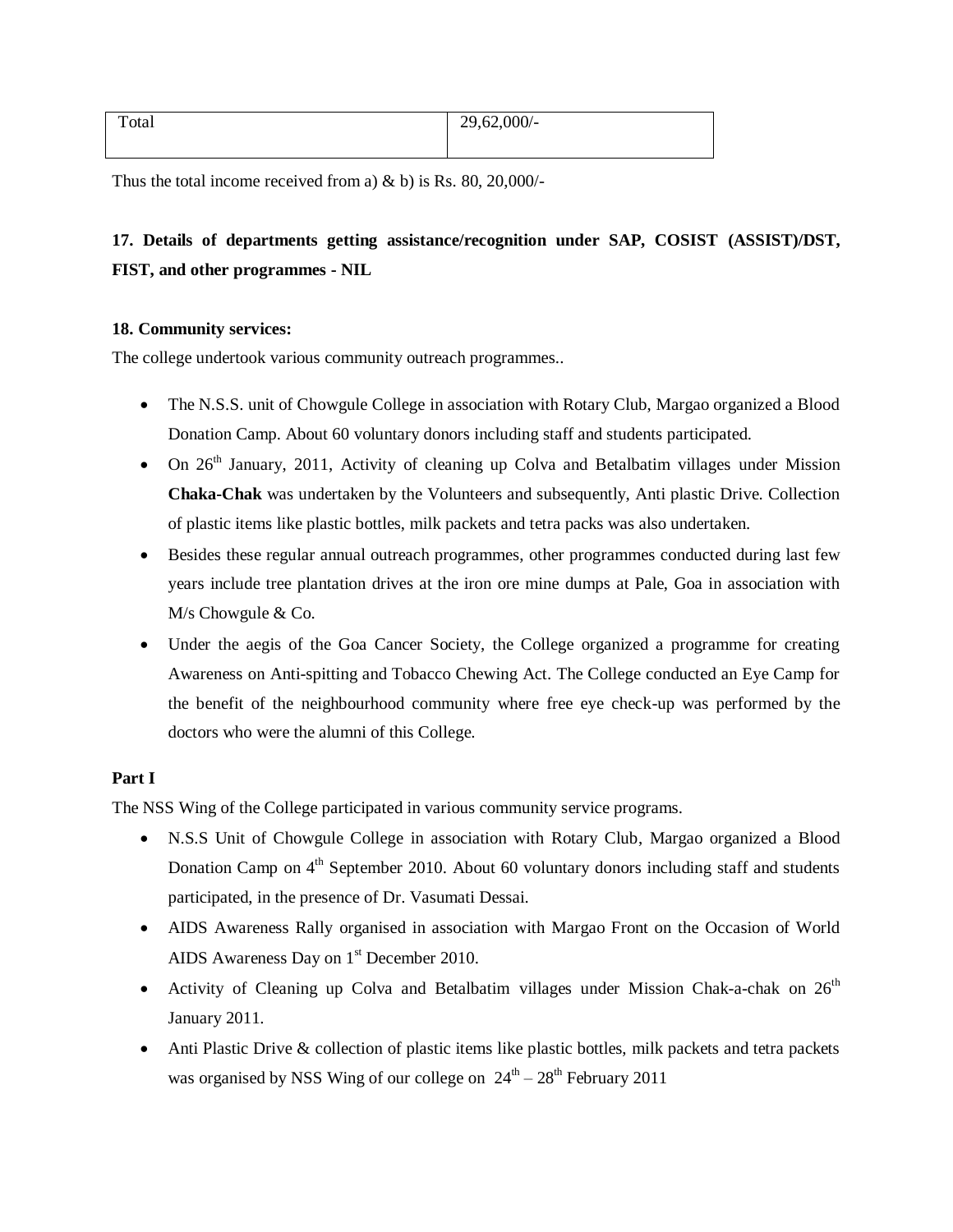### **Part II**

- $\bullet$  9<sup>th</sup> August, 2010, Dept of Geography observed Hiroshima Nagasaki Day a commemoration of 65th Anniversary of Hiroshima Nagasaki Atomic Bombings. The focus is to make aware the consequences of nuclear warfare.
- $\bullet$  28<sup>th</sup> September, 2010, A health Awareness program 'Health is Wealth' was organised by the Department of Psychology. Shri Deepak Salgaonkar was the Guest Speaker spoke on various health issues and the role of yoga.
- $\bullet$  19<sup>th</sup> February, 2011, A State Level Discussion Forum on 'Sexual Assault Know it to fight It' was organised by the Department of Psychology.

# **19. Teachers and officers newly recruited:**

Teaching : 43 (contractual and lecture basis) Non-Teaching: 04

# **20. Teaching – Non-teaching staff ratio:** 85:44 thus ratio comes to 2:1

### **21. Improvements in the library services:**

The Library continued to be the hub of all research and academic activities of College and played significant role in facilitating creation and dissemination of knowledge during the year. It offered a range of services including reference and consultation, membership and circulation, document delivery, resources sharing; information alert services user awareness programmes and ICT-enabled web-based services. Other services provided by the library are Digital Library, OPAC (On-Line Public Access Catalogue), E-resources, E-books etc.

In Attempt to widen our sphere of activity, the library provides various services to general public. The Library was open to the public wherein any citizen could avail the facility of borrowing books.

- Using the rare reference collection
- Searching the OPAC (Online Public Access Catalogue)
- Members can Borrow Two Books at a Time.

# Collection Development and Management:

Collection building is one of the important functions of a library that supports academic and research work of the students and faculty, staff and other users. Library collection comprising of books, journals,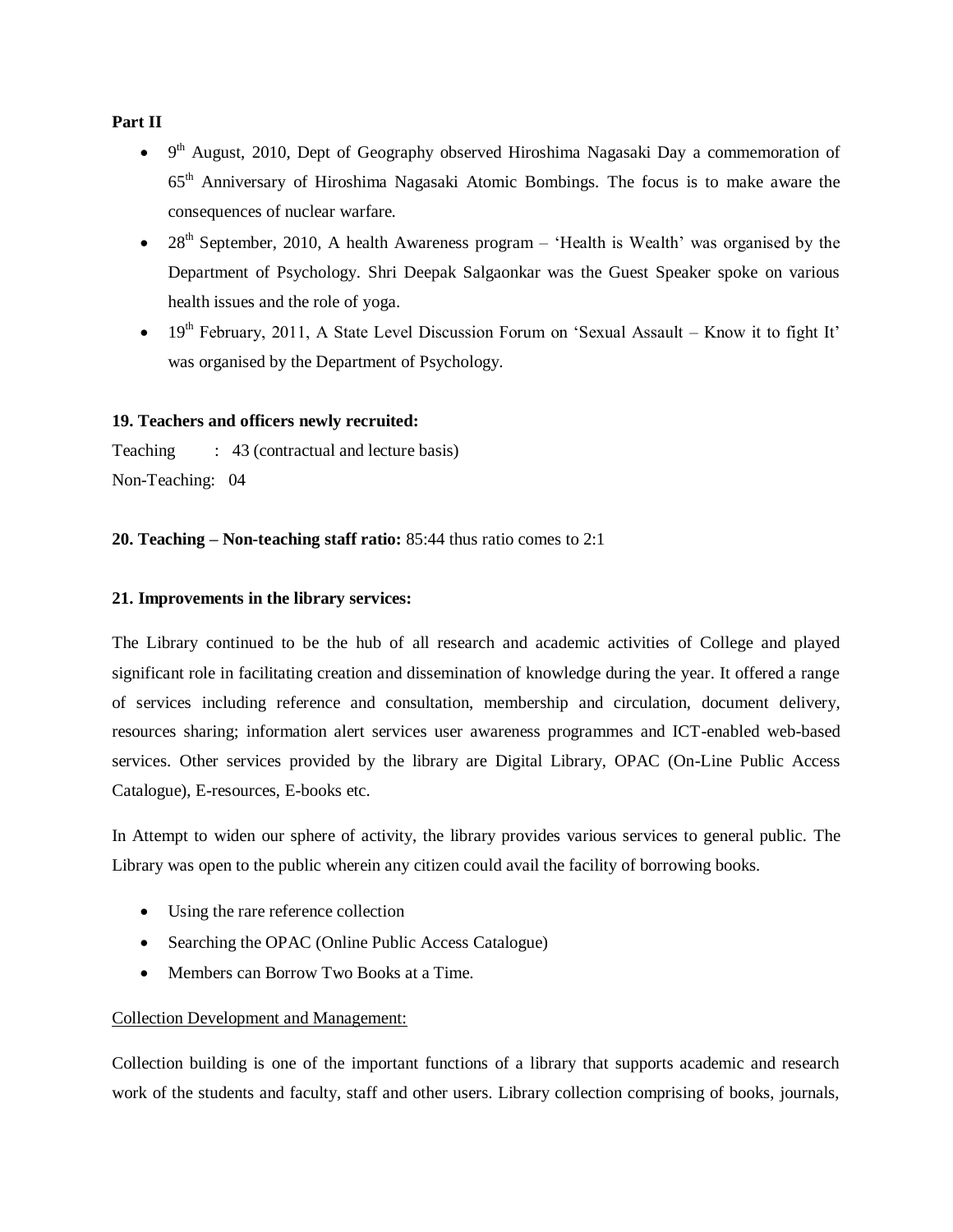theses, reports. Films and other reading material in science, humanities, social science and language is considered as one of the best in the state and it is greatest asset. The total collection of the library as on March 2011 stands as follows:

| Collection                       |     | Total  |
|----------------------------------|-----|--------|
| <b>Books</b>                     |     | 65,000 |
| <b>Bound Volumes of Journals</b> |     | 3,215  |
| Projects                         | 767 |        |
| VCD's                            |     | 345    |
| Subscription to Journals         |     | 70     |

# **22. New books/journals subscribed and their value**

### **Books**

| Sr. No. | <b>Source</b>         | <b>Amount Spent (Rs)</b>        |
|---------|-----------------------|---------------------------------|
|         | Out of fee collection | 2,53,589.00                     |
| ി       | Self-finance          | 85,923.00                       |
|         | <b>ICSSR</b>          | 2443.00                         |
|         | <b>Total</b>          | 3, 41, 955.00<br>$\mathbf{R}$ s |

**Journals** 

| Sr. No. | <b>Source</b>  | <b>Amount Spent (Rs)</b>      |
|---------|----------------|-------------------------------|
|         | College Budget | 89108.00                      |
|         | Self-finance   | 36914.00                      |
|         | Total          | 1,26,022.00<br>$\mathbf{R}$ s |

# **23. Courses in which student assessment of teachers is introduced and the action taken on student feedback:**

The College has continued the student assessment of teachers for all the courses. At the end of the academic year, every teacher is assessed by the students for a course taught by the teacher. Based on the feedback, every teacher prepares an action plan which is discussed at the departmental meeting and subsequently with the Principal.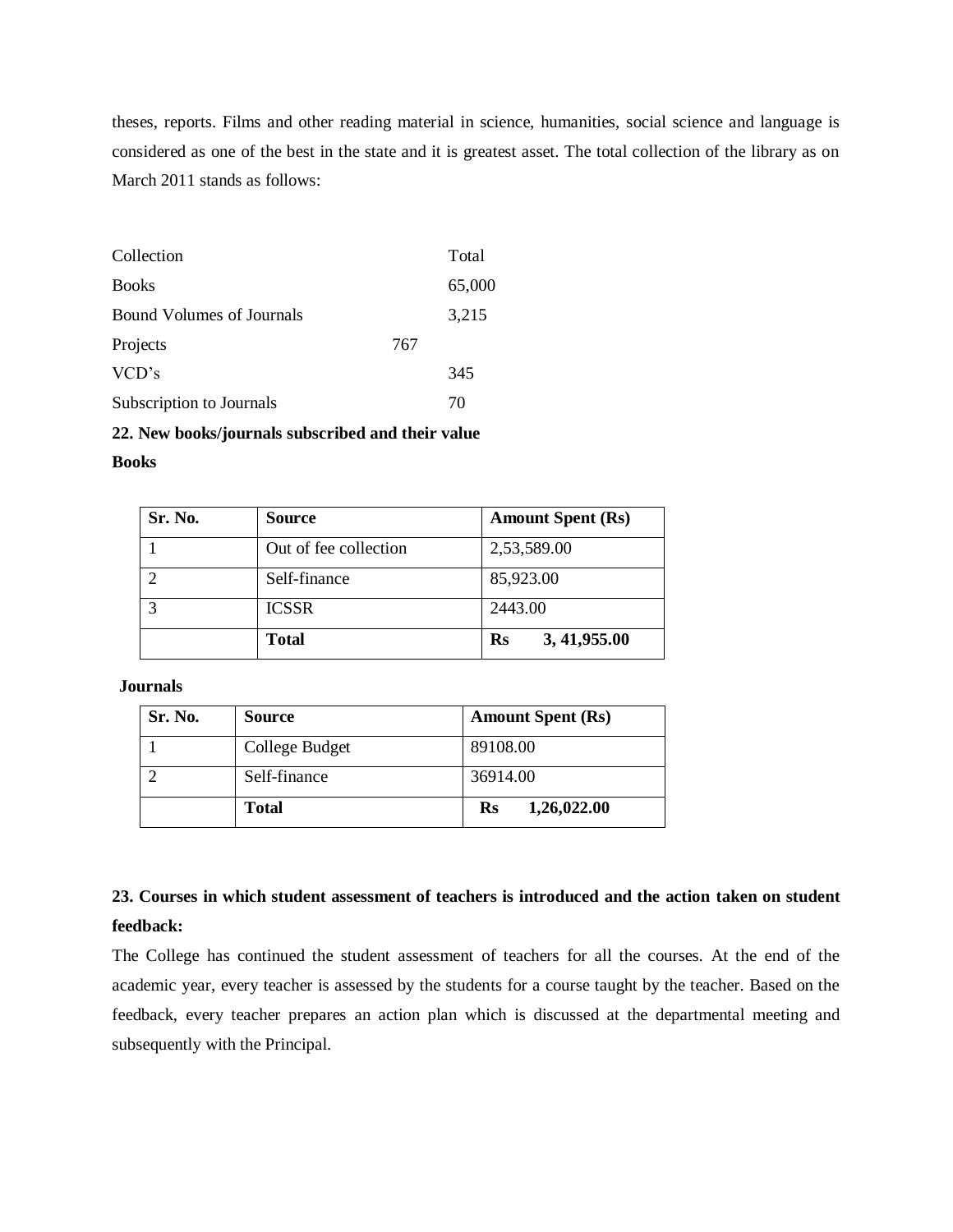#### **24. Feedback from stakeholders:**

During the academic year 2010-11, an additional method was used to obtain the feedback from the employer was by way of personal discussions between the employers and respective faculty at the "Faculty - Employer"s meet" on the campus.

The curricular for Honour's Programme, certificate courses and diploma courses were designed after consulting specialist in the subject / industrialists / Potential employers / Institutes etc. Most of the guest lecturers / visiting faculty for the these courses are experts in their respective fields and their inputs and feedback is given due importance for review and redesigning the programmes.

The college has continued with the practice of Benchmarking by visiting esteemed institutes / departments in the country and has adopted healthy practices of the same. During the last two years, Benchmarking trips were organised to Lady Shri Ram College - Delhi , Wilson and St. Xavier Colleges – Mumbai, St Aloysius college, Mangalore and International Girls College, Jaipur.

Additionally, feedback from students and academic peers is obtained regularly both through informal discussion as well as from the formal feedback sheets in which students" responses on teacher and course evaluation are recorded. Informal feedback from parents and the community generally comes through the Staff Advisory Programme. This feedback forms the basis for initiating changes in the curriculum. At the PG level feedback is also received from guest faculty coming from industry and from frequent interactions with experts from industries like Andrews, Wipro, TCS, D- Link, IBM and GCCI.

#### **25. Unit cost of education:**

(Unit cost =Total annual recurring expenditure (Actual) divided by total number of students enrolled)

- **a)** Including the salary component Rs.1, 51,892/- for aided courses and Rs.1, 34,102/- for self financed courses.
- **b)** Excluding the salary component Rs.4, 738/- for aided courses and Rs. 1, 03,971/- for self financed courses.

# **26. Computerization of administration and the process of admissions and Examination results, issue of certificates**

The administrative system is fully computerized. All current records and institutional data, including accounts are computerized. The College has its own website providing details of all courses offered,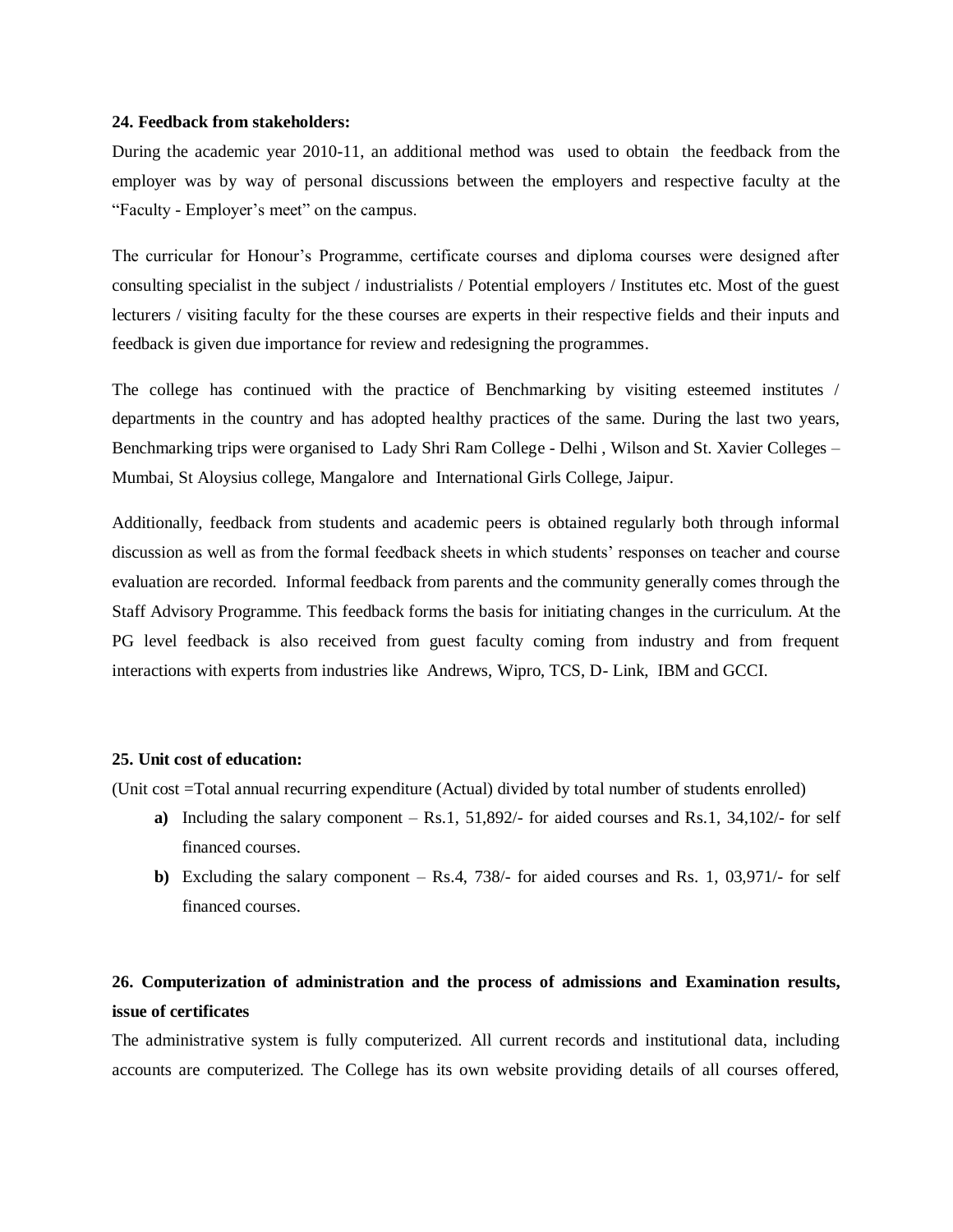various subject combinations and fee structure. Admissions are done online. Examination related work (results and preparation of mark sheets) is also computerized.

All types of forms ranging from admission form to withdrawal form for faculty and students are now available on the website. The information on our college website is continuously updated, which includes details of notices, upcoming events, as well as news items concerning our staff and students. The college offers generic email addresses to both staff and students. During this academic year the college developed new computerized website by Global Net Solutions.

#### **27. Increase in the infrastructural facilities:**

- **a) New Computer Lab:** Lab III with a discussion room was set up with Thin Clients, projectors & a smart board was set up for the use of staff and students.
- **b) New Academic Block (A & B):** Construction of New Academic Block A & B was started during the year 2010-11.
- **c) Biotechnology Lab:** Upgradation of the Biotechnology lab was done during the academic year 2010-11.
- **d) Futsal:** The Futsal ground for indoor football utilisation was constructed under the physical education department in the year 2010-11

The decision about the infrastructure is based on the College vision and the strategic plan. These determine the infrastructure required in the immediate and the medium term. Accordingly decisions are taken by the management about augmenting the infrastructure. Such decisions have led to the additions of infrastructures in the past. During the academic year 2010-11, the following infrastructure was added

- a) Computer Lab: New Computer Lab was set up to facilitate the internet usage for the staff  $\&$ students.
- b) Student"s Activity Centre(Futsal): Indoor football activity was initiated by the sports department by constructing the futsal. It is also known as Tiger"s Ghol.
- c) Bus Service: Bus service was started for the students and the staff members of the college.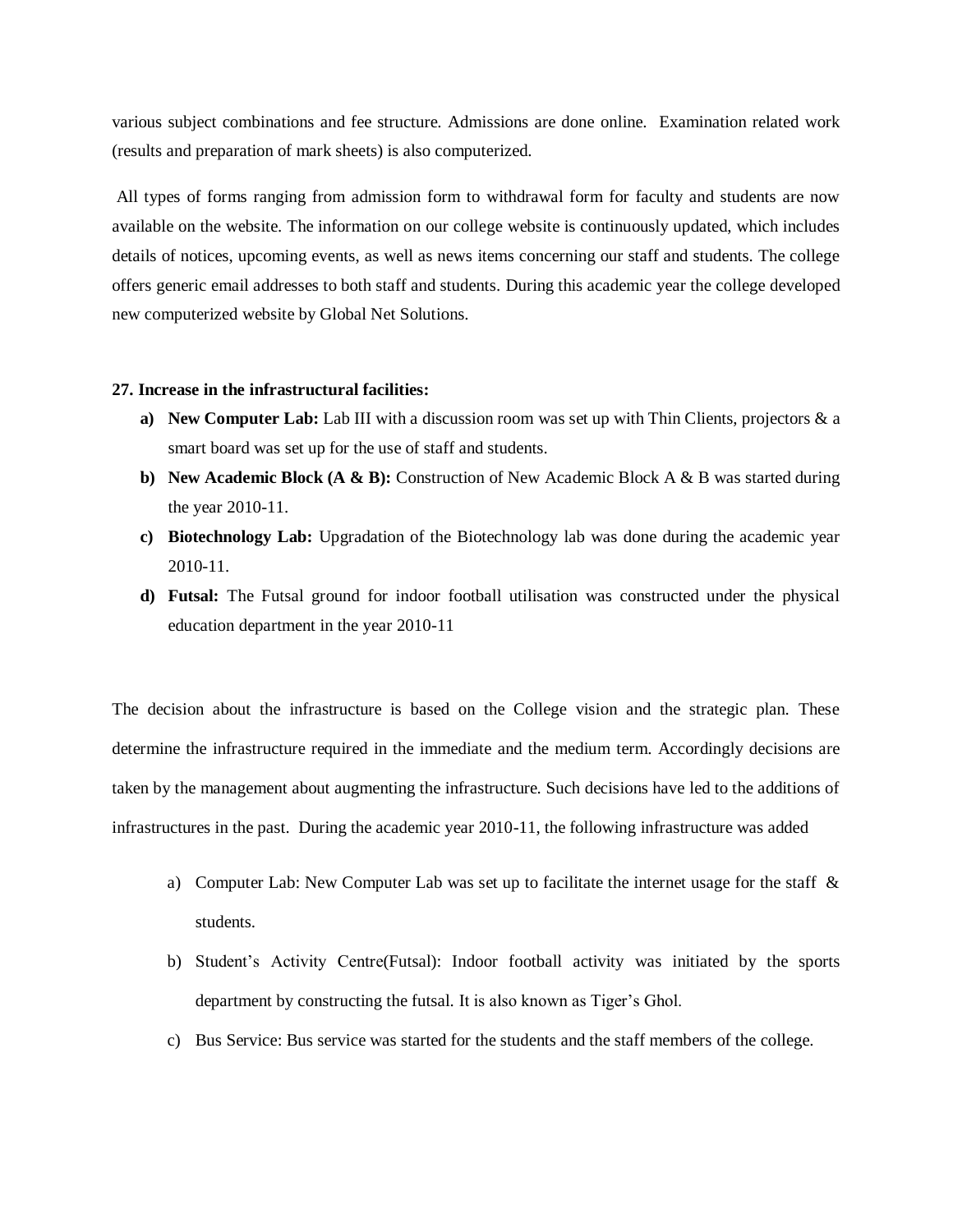- d) Interactive Boards: To make the classroom learning more efficient and advanced interactive boards were set up. These are smart boards which facilitate technological teaching & learning
- e) Studio equipments: Tiger Studio of the college has several high end video and other devices. The MAC pro along with studio lights was purchased for the editing, graphic designing and audio-video recording requirements of the college.

**28. Technology up gradation:** The College has always been at the upfront of technological advancement. Various developments have been made to provide State of Art facilities to its student"s and employees.

- 1. New Thin Clint Lab was set up with ATOM 1 gkh processor with. 1 gb RAM 50 THIN CLIENTS, Intel core2 duo processor with 2 gb RAM 7 PC"s.
- 2. Purchased new firewall for backup cyberroam 500ia
- 3. 8 Laptops For administration purpose.
- 4. 20KVA ups UPS 2 nos purchased.
- 5. 1 TATA line (2MB) for internet usage.
- 6. 10MB internet line was purchased.
- 7. Interactive boards were purchased for classrooms.

# **29. Computer and Internet Access & Training to teachers, Non-teaching staff and students:**

Various initiatives were taken to provide technological training to the staff and students of the college. Various workshops for CLAAP training, Latex, SPSS, Interactive Boards, Use of INFLIBNET etc were scheduled throughout the year.

### **30. Financial aid to students**

The college provides financial aid to economically deprived students to pay their tuition fees or towards expenses incurred during field trips. This amount is paid out of the Principal"s Contingency Fund. The amount spent in this regard was:

Principal"s Contingency Fund : Rs 3,204/- Students' Aid Fund : Rs 6,590/-The total amount disbursed during the year was Rs.9, 794/- The Rotary Club gave a donation of Rs. 50,000 to the college.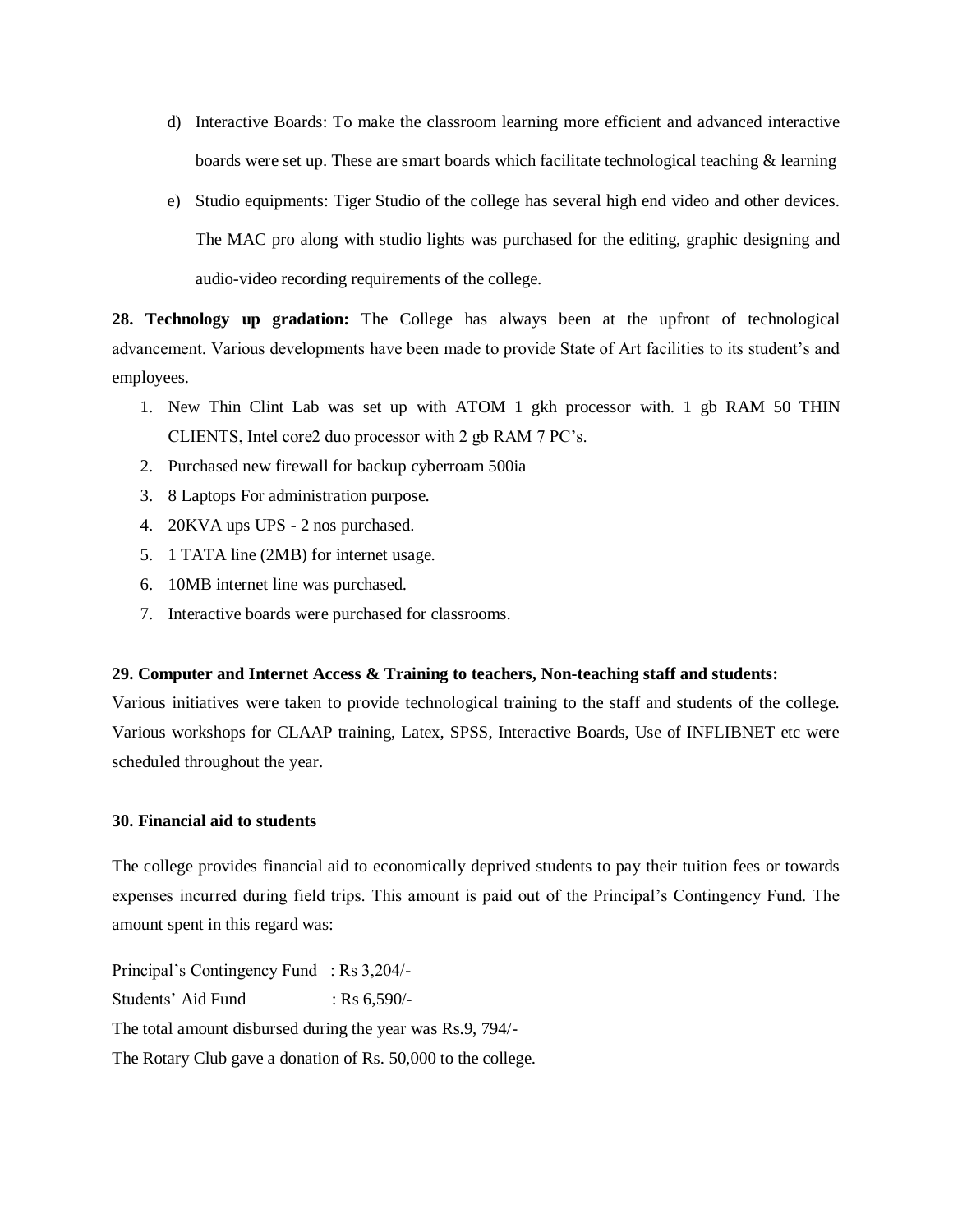# **31. Activities and support from the Alumni Association:**

Rotary club provided 50,000 for the college. This was an initiative undertaken by the Alumni of the College.

### **32. Activities and support from the Parent-Teacher Association: NA**

### **33. Health services**

The college has an understanding with a hospital located within half a kilometer from the college. Emergency cases are usually referred to this hospital. First Aid kits are available in the college at various locations. The college also has a stretcher and wheel chair in case of emergency to mobilize the patient. Within the campus the college has a physiotherapy and rehabilitation centre.

The College has a physiotherapy and rehabilitation centre. The "Chowgule"s Human Genetic Research Lab." (CHGRL) provides all pathological services on the campus (Blood tests such as total count, DC, liver profile tests, renal profile tests, Lipid profile tests, blood sugar etc) to all staff, students and the general public. The Disaster Management Cell of the College is well equipped for providing first aid.

**34. Performance in sports activities:** The College promotes sport by providing state of art facilities & also providing scholarship for the outstanding sportsperson. This has enhanced the performance of our students in sports. During this Academic year the College has two Championships titles

# **a) Championships in Intercollegiate:**

- College Tennis Team (Men) won the Intercollegiate Tennis tournament held by Goa University.
- Chowgule Tigers finished "Champions" at 'Blitz-2011' an Intercollegiate Sports Festival.
- **b) Participation in sports at National Level:**
- Siraz Shaikh won Bronze medal at National Karate Championship held by Japan Karate Association of India at Campal, Panaji and Gold at state level events held by All Goa Karate Do Association, Panaji.
- Kimberly Afonso, Yasmin Khan, Olencio Simoes and Gremiro Azavedo representation Goa at the National Handball Championship.
- Livia Fernandes, Stacey Mascarenhas and Deepa Deykar represented Goa University at Inter varsity Volleyball tournament at LNUPE Gwalior, MP.
- Durgesh Prabhugaonkar represented Goa University in baseball and cricket.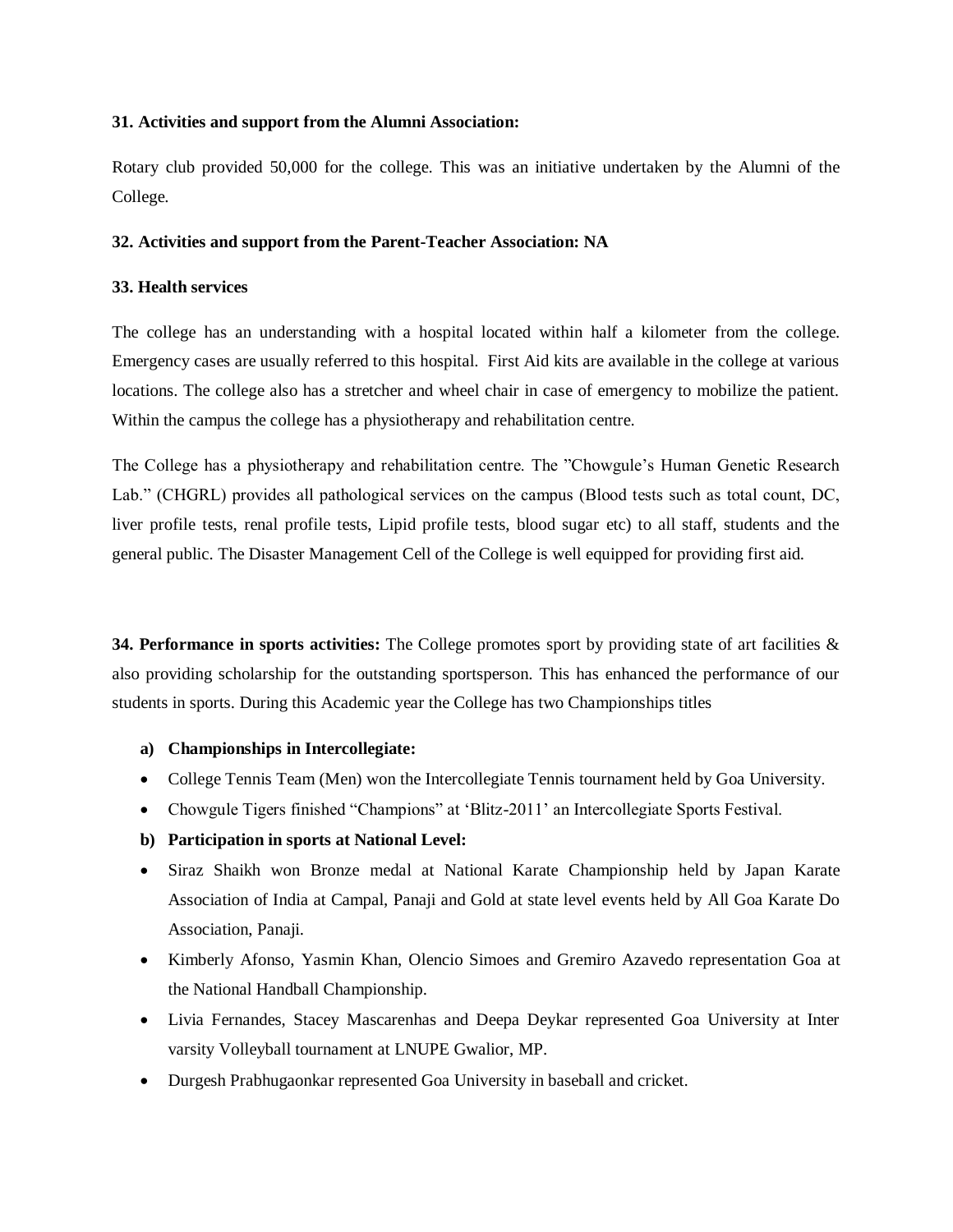- Flody D"Souza represented Goa University in football both at south zone and All India inter varsity championship.
- **c) Participation in Sports at International Level:**

India"s Chess prodigy Bhakti Kulkarni (FYBA) participated at various international events in academic year 2010-2011 as follows:

- Asian Junior (under  $20 4<sup>th</sup>$  Place (Sri Lanka), June 2010
- Asian Youth Gold Medal in under 18 girls (Beijing, China), July 2010
- World Junior 20,  $5<sup>th</sup>$  place Poland, August 2010
- World Youth Under  $18.5<sup>th</sup>$  place Greece, October 2010
- Naval Moral International Open defeated Uzbek's grand master Ibrahim Khamrakulov December 2010
- Prague International Open Gained 20 Rating ELO points, Czech Republic, January 2010
- Marienbad Lazae Round Robin Silver Medal & won 1<sup>st</sup> Woman's Grandmaster Norm Czech Republic.
- Caissa International Round Robin Gold Medal & won 2<sup>nd</sup> Women's Grandmaster norm Hungary
- National Team Championship represented Air India Individual board prize and part of team winning Gold. She earned 90 ELO rating points in the year & her current rating is 2339. She is rapidly inching towards her Grand Master title.

**35. Incentives to outstanding sportspersons:** *The College has instituted special sports scholarship ranging from Rs. 500 to Rs. 10,000/- for meritorious sports persons. Under this scheme, an amount of Rs. 1, 54000/- was disbursed to 42 students, based on their performance. This year 1 student received a scholarship of 10,000, 1 students received a scholarship of 7500, 25 students received scholarships of Rs. 5000, 8 students received scholarships of Rs. 1000 and 7 students received scholarships of Rs. 500.*

# **36. Student achievements and awards:**

The College honors' the students for their outstanding performance in academics co-curricular and sports.

a) Abreu Aliya Marie and Purshotam Verenkar won the Hira Wagh Award for the year 2010-11 for their excellent performance in studies, sports and extra curricular activities.

# **37. Activities of the Guidance and Counseling unit**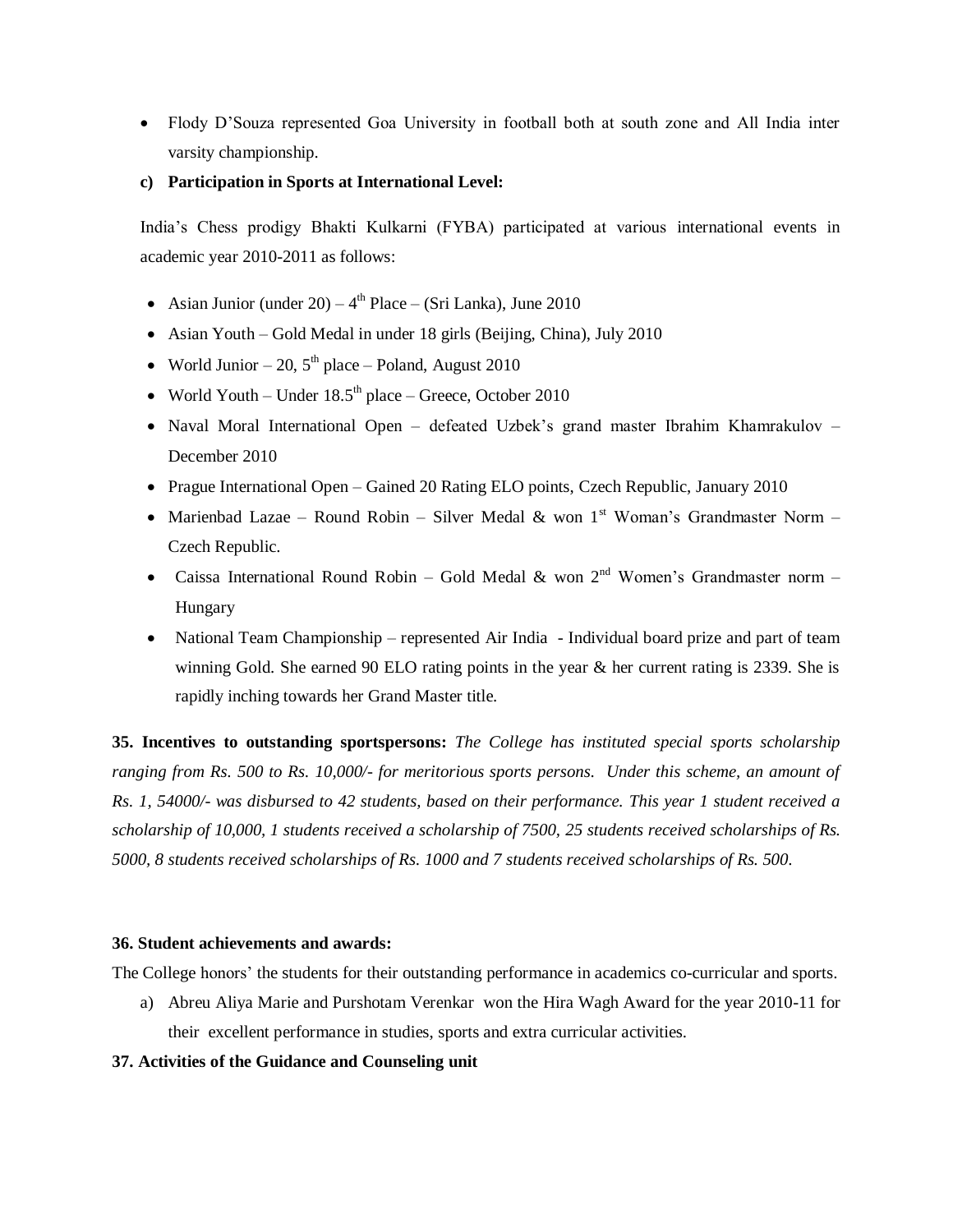#### **a. Writing Centre:**

The Writing Centre of our college aims at helping the students in developing skills with respect to various aspects of writing.

- This year, the Writing Centre celebrated its own 'Writing Centre Day' of November, 2010, where an eclectic mixture of semi-academic and light hearted events drew the enthusiasm participation of students across the board.
- The Writing Centre organizes an annual essay writing competition. This year, the topic was 'Indian Social and Cultural Values are Changing'.
- On 3<sup>rd</sup> August, 2012, The "Resume Writing" workshop was organized in association with Geography department..

#### **b. Business English Certificate Examination training (BEC):**

The college conducts training for Business English Certification (BEC) examinations. These certificates are awarded by the University Of Cambridge under their English for Speakers of Other Languages (ESOL) examinations service and are available at three levels: Preliminary, Vantage and Higher. College conducts training programmes for individuals who desire to obtain this qualification.

#### **c. Visiting Faculty:**

The college invited Dr. Saori Sadoshima, Director of the Writing Centre of Waseda University, Tokyo, Japan, as a visiting faculty at our Writing Centre in August-September 2010. She also conducted workshops for faculty and students on Academic Writing and Plagarism.

Our college also hosted Professor Robert Witmer from Sohia University, Japan, who spent his academic sabbatical with us from November, 2010 to March 2010. Prof. Witmer conducted staff training session at the Writing Centre and also taught a course on Short Fiction Writing for faculty, students and members of the public.

### **d. Centre for Portuguese Language and cultural (CPLC):**

The centre for Portuguese language and culture conducted a wide variety of activities ranging from language courses to cultural events. In this academic year, two batches of Portuguese "Basic Level" courses were held. Thirteen candidates completed the course in batch I and twenty three individuals are currently on batch II. The CPLC has hosted various exhibitions of works of art by Portuguese artistes. In October 2010, an exhibition entitled "Letras e cores, ideas e Autores da Repulica" was followed by a conference: "A Glance at the Portuguese Art during the Republican Period" by Patricia Geraldes. The first ever 'Portuguese Day' was celebrated by the CPLC on the  $10<sup>th</sup>$  of February 2011.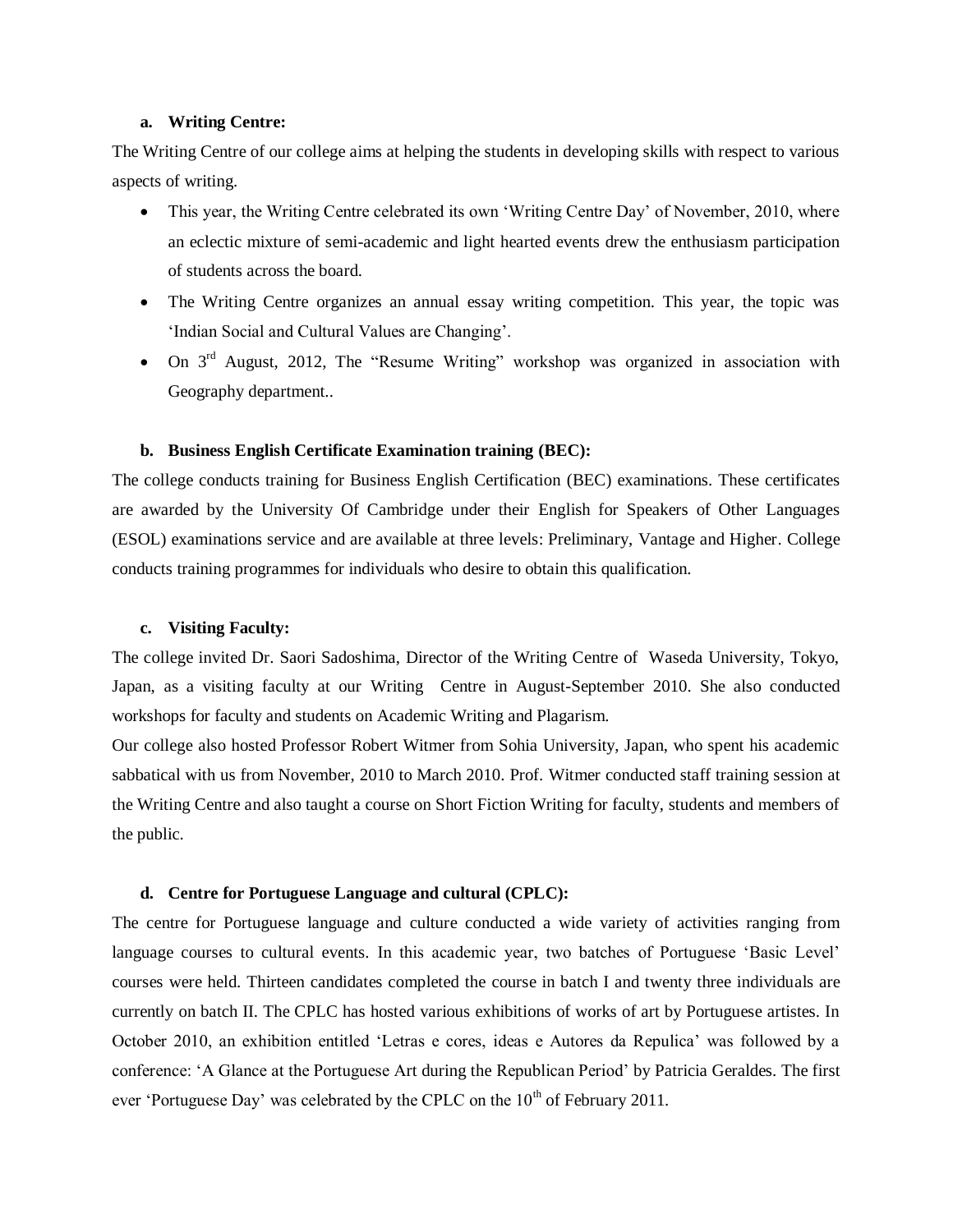#### **e. Grooming & Personality Development:**

This course was conducted by Ms Charmine Shackleton Godinho in order to enable students to learn important life-skills, ranging from Lifestyle Management and Personality Development to Etiquette. Number of students took the benefit of this course.

#### **f. Disha Counselling Cell:-**

Disha counseling cell provides counseling services to the services to the students and conducts workshops and sessions on parenting, study skills and career guidance. This academic year, the activities of Disha Counselling Cell included:

- 1. Disha Counselling Cell continues to handle individual cases related to effective studies, career choices, marital problems, relationship problems, obsessive compulsive reactions etc.
- 2. Mrs. Kavita Borker addressed parents at Sarvodaya Educational Society"s High School, Curchorem and Carmel Higher Secondary School, Nuvem
- 3. A talk on "Careers in the new economy" was given by Amir Ullah Khan on  $10<sup>th</sup>$  December, 2010
- 4. Mrs. Kavita Borkar addressed the  $10<sup>th</sup>$  std students at Ouepem. Balli School on Career Guidance.
- 5. The Disha Counselling Cell of the Department of psychology along with the Counselling Career and Vocational Guidance Centre organized a workshop on "Effective Study Skills and Career Guidance" on  $8<sup>th</sup>$  January 2011 for Higher secondary students of Multipurpose Higher Secondary School-Borda, St. Alex Higher Secondary school-Curtorim, Jawaharlal Nehru Higher Secondary School-Fatorda and Fr. Basilio Andrade Higher Secondary School, Majorda.

#### **38. Placement services provided to students**

The College Placement Cell conducted an All Goa Placement Drive for Tata Consultancy Services, Mumbai named "IGNITE" on july 2010.

Mr. Rajaram Hodavadekar was selected as a Project Scientist by Science Centre, Goa. A Campus Placement was conducted by VEDANTA (SESA GOA) on  $26<sup>th</sup>$  April 2011. Five students of T.Y.B.Sc (Chemistry) were selected by the Company.

The College has links with several companies and placement agencies like Star Holdings, Ascent Services, Caculo Ford, ICICI, Industrial Bank, Alcon Victor Group, etc. for the placement of the students. Dr. Sachin Kakodkar.

Two students of PGDIS were selected for Traverse Technologies, Goa and Two for Turbo Sketch Pvt. Ltd, Margao.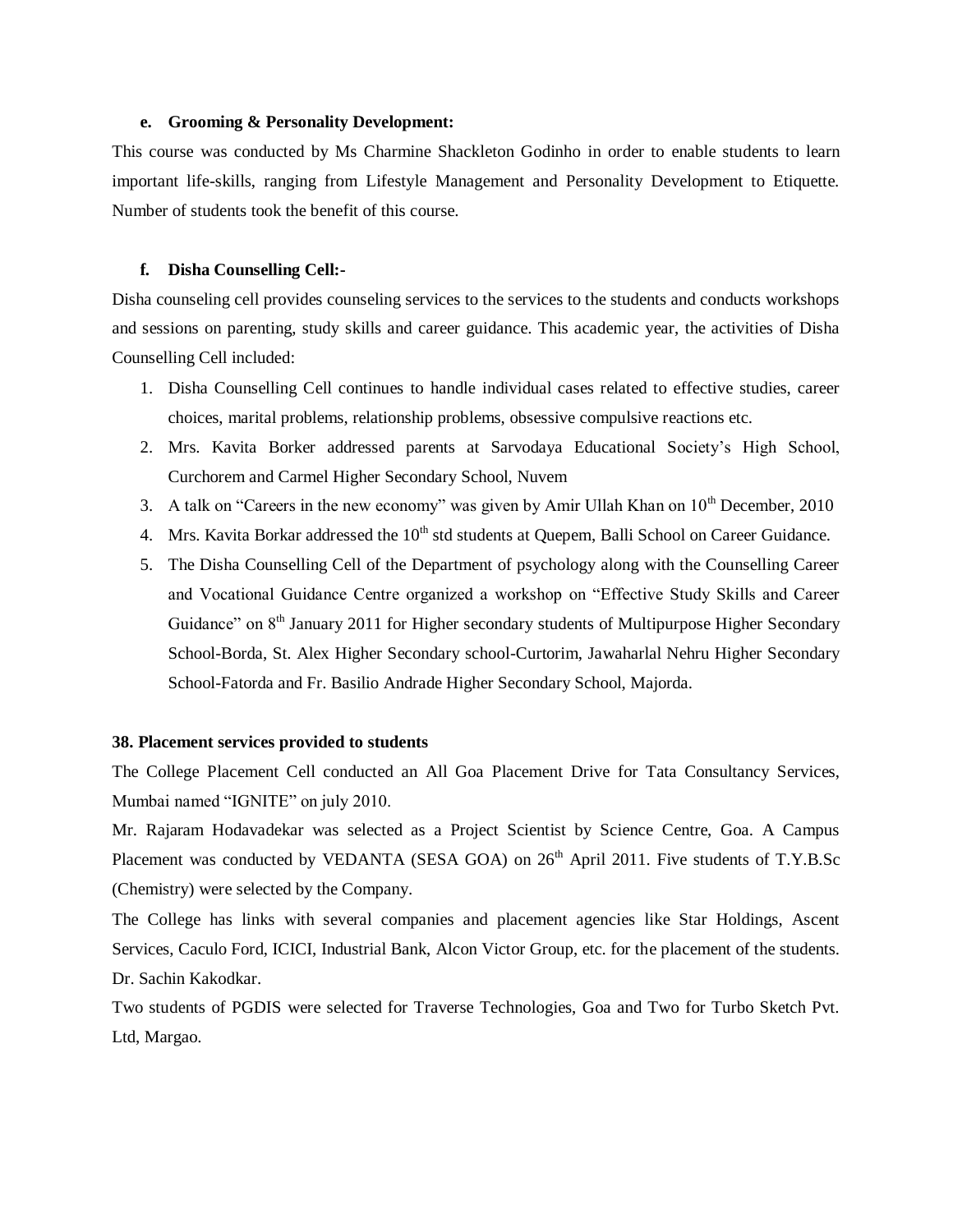# **39. Development programmes for non-teaching staff**

The Writing Centre conducts a monthly training event for its staff. There are specialized trainings too.During the vacations , The Office of Information Technology provided training in MS Office to the non teaching faculty.

# **40. Good practices of the institution**

- On-line admissions
- Use of ICT in college
- Earn while you learn
- **Bench marking**
- Department News letter
- Writing centre
- **Sports School**
- Honours programme
- OIT (Office of Information Technology)

# **41. Linkages developed with National/ International, academic/research bodies:**

The College has several linkages with international and national linkages for academic and cultural exchange.

# **International linkages:**

- University of Sussex, UK
- Waseda University, Tokyo (Faculty Exchange Program)
- Sophia University, Japan for teaching (Faculty Exchange Program)
- Tullinge Gymnasium, Sweden for exchange programme. (Student Exchange Program)
- Sodra Latins Gymnasium Stockholm, Sweden for exchange programme. (Student Exchange Program)

# **National:**

- 'NIO', Donapaula. for teaching and research.
- 'SANGATH' for research and Counseling assistance
- Turbosketch, Margao, for teaching and internship.
- Pharmaceutical industries for teaching.
- Indian council of agricultural research (ICAR).
- NCAOR, Vasco.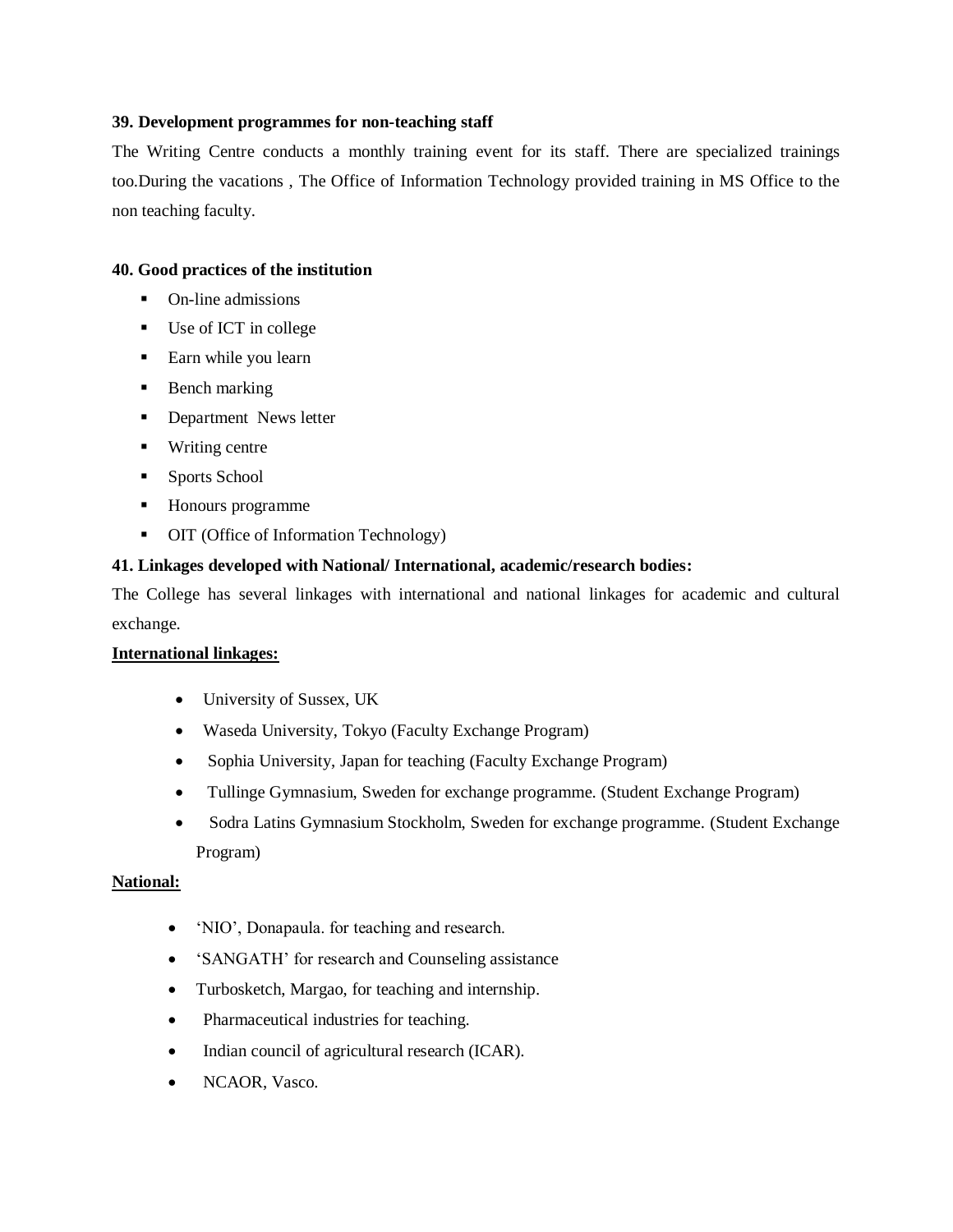- GIS- NIO and Turbosketch, Margao for training, skill development and Apprenticeship.
- Apollo Hospital, Margao, Hospicio, Margao, Dr. Raikar"s Pathology Lab, Margao, "Labplus" pathology lab Margao and Piramal Diagnostics and Dr. Hema Purandarey"s Centre for Genetic Health Care, Mumbai.

### **42. Action Taken Report on the AQAR of the previous year.**

The process for internal quality checks has been put in place by the College through the establishment of the Internal Quality Assurance Cell. The IQAC plays a key role in the quality assurance efforts within the existing academic and administrative system. The IQAC receives inputs from every department – both academic and administrative – about their perspective plans which spell among other things, measures that would be taken for quality assurance and up-gradation.

The academic departments prepare their perspective plans and set annual targets on the basis of inputs coming as feedback from course registers, self-appraisal reports, course evaluation by students, Staff Advisory Programme, research and other activities of the faculty, as well as general evaluation of the curriculum.

The inputs coming from the academic departments, the Staff Advisory Programme and the review of its own past performance are used to prepare the action plan by the non-academic departments.

On the basis of these departmental inputs, the College Planning Committee prepares the institution"s perspective plan. The Annual College Calendar then spells out time bound targets which are set on the basis of its perspective plan. This College Calendar acts as one of the tools that are used for monitoring actual performance at the institutional level. Rectification measures are deployed in case there is a variance in actual performance. Reviews of the performance at the departmental levels as well as institutional level are done through periodic meetings. Departments meet regularly to review the academic as well as administrative performance and to adopt rectification measures in case the performance falls below the targets. The Principal holds monthly meetings with faculty, more frequent meetings with the heads of the departments and daily meetings with the administrative sub-heads in order to ensure smooth implementation of the College plan/calendar. These mechanisms at the Department and the College levels ensure the sustenance and enhancement of quality.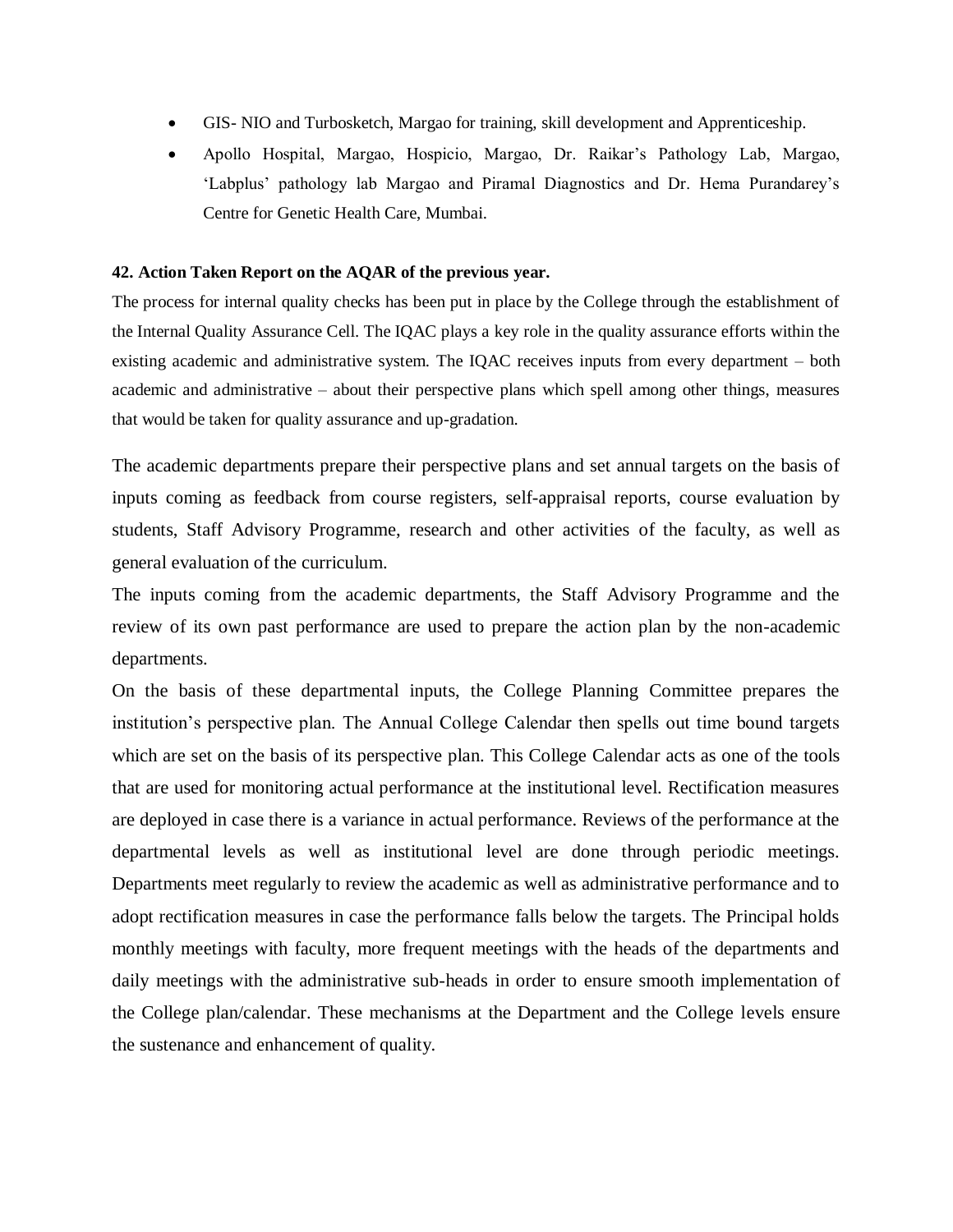Besides the College Calendar that helps in setting the targets for the institutional efforts, there are other programmes and support facilities that provide for internal quality checks.

### **43. Other Achievements:**

**a) Staff Felicitation:** Our first Founders' Day was celebrated on the 25<sup>th</sup> of August 2010. Mr. Chetan Bhagat, renowned author, youth icon and one of the 100 most influential people in the world was invited to address the gathering at Founders" Day. Teaching and non-teaching staff of our college were felicitated at the hands of Mr. Chetan Bhagat. Dr. Animesh Adhikari was awarded the Best Teacher award for his contributions towards research, publishing research papers and books. Mr. H. C. Chopdekar was awarded Best Teacher Award for his outstanding contribution in extracurricular activities. Mr. Shrikrishna Adsul was awarded Best Teacher Award. Mr. Sandesh K. Nagvenkar was awarded best non-teaching staff.

**b) Visiting Faculty International:** The College invited Dr. Saori Sadoshima, Director of the Writing Centre of Waseda University, Tokyo, Japan, as visiting faculty at our Writing Centre in August-September 2010. She also conducted workshops for faculty and students on Academic Writing and Plagiarism.

**c)** The college also hosted Professor Robert Witmer from Sophia University, Japan, who spent his academic sabbatical with us from November, 2010 to March, 2011. Prof. Witmer conducted staff training sessions at the Writing Centre and also taught a course on Short Fiction Writing for faculty, students and members of the public.

**d)** The College had an exchange programme with Tullinge Gymnasium, Stockholm, Sweden called Athena Programme of the Swedish government. Under this exchange programme, students and teachers/staff from each institution spent time with its counterpart during the academic year 2010-11.

**e)** Shri H. C. Chopdekar, Assistant Professor, department of Konkani has received Literary Award of` Rs. 10,000/- from Goa Konkani Academy for his One-Act play collection, "Kunvadi", in September 2010.

**d**) The College created history in Goa's cultural field by emerging as Champions at the 16<sup>th</sup> Goa Yuva Mahotsav, the greatest cultural event in the State of Goa. A total of 35 of our students participated in this two day Youth Festival held at M.I.B.K. High School ground, Khandepar, Ponda, Goa on 15<sup>th</sup> & 16<sup>th</sup> of January 2011.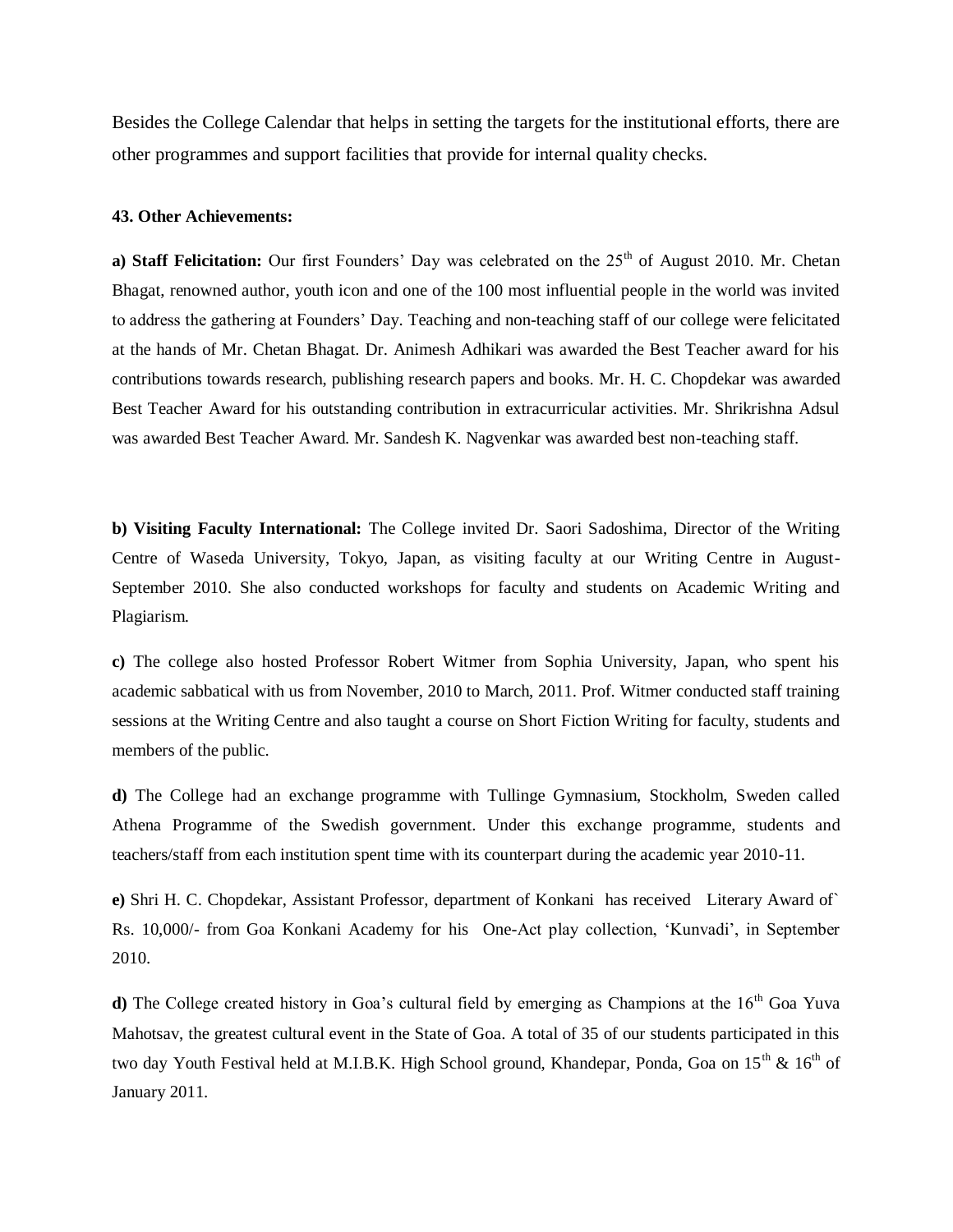### **SECTION C: Outcomes achieved by the end of the year**

The College has been able to upscale development due to its persistant efforts. The major outcomes can be briefly listed as follows:

a) March towards Global Exposure: During the academic year the College, had two visiting faculties from Waseeda University, Tokyo & Sophia University, Japan.

Dr. Saori Sadoshima, Director of Writing Centre, Waseeda University, Tokyo, Japan, as visiting faculty at our writing centre in August-September 2010. She conducted workshops for faculty and students on Academic Writing and Plagarism.

Professor Robert Whitmer from Sophia University, Japan taught a course on Short Fiction Writing for faculty, students and members of the public.

The Principal Dr. R.V.Gaonkar was fellow at Sussex University, UK where he studied various academic & non academic programs of the University.

Students Exchange Program with Educational Institutes in Sweden. In the second phase of students exchange program Tullinge Gymnasium and Athena Gymnasium from Stockholm, Sweden visited the College and similarly our faculty and students visited Sweden in May 2011.

- b) Professional Edge to the Students: The College initiated Honours Program to enhance professional skills amongst the students to provide professional edge in the job market. As many as 14 departments initiated this program.
- c) Acknowledgement of Faculty for Contribution and Services: The Management with the purpose of acknowledging the contributions by the employees of Chowgule College initiated awards on the eve of the Founders Day  $(25<sup>th</sup> Aug) 5$  awards were given following categories.

The following awards will be given on Founder's Day.

- a. Award for Excellence in Research & Consultancy
- b. Award for Excellence in Student Related Activities
- c. Award for Public Relations
- d. Award for Best General Administration and Accounts
- e. Award for Best Support Staff.

# **Section D: Plans of the GEI for next year:**

a) International exposure through faculty- Student exchange programme with international institutes.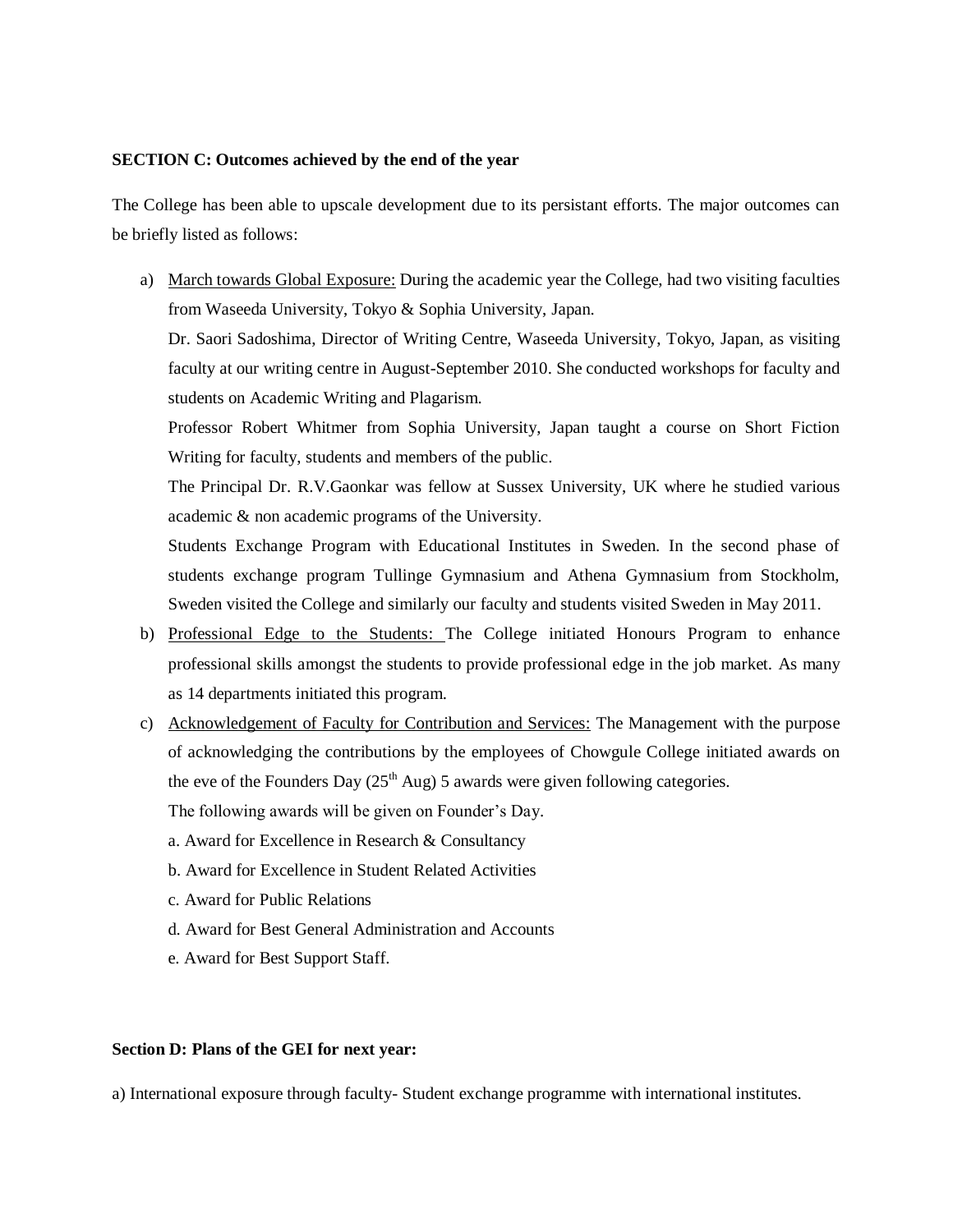b) To provide professional edge to the students by offering academic programmes viz. Honours programme and various certificate courses.

c) Empowering students with various skills like initiating departmental newsletters, organization of events, workshops etc.

d) Encouraging faculty and students to undertake a well defined - objective based studies through assignment writing, field trips and visits, ensuring learning beyond class room and correlate theory with practical studies.

e) To make the students responsible global citizens by making them environmentally responsible, provide a very strong exposure to ICT; help them in self-development and to become upright citizens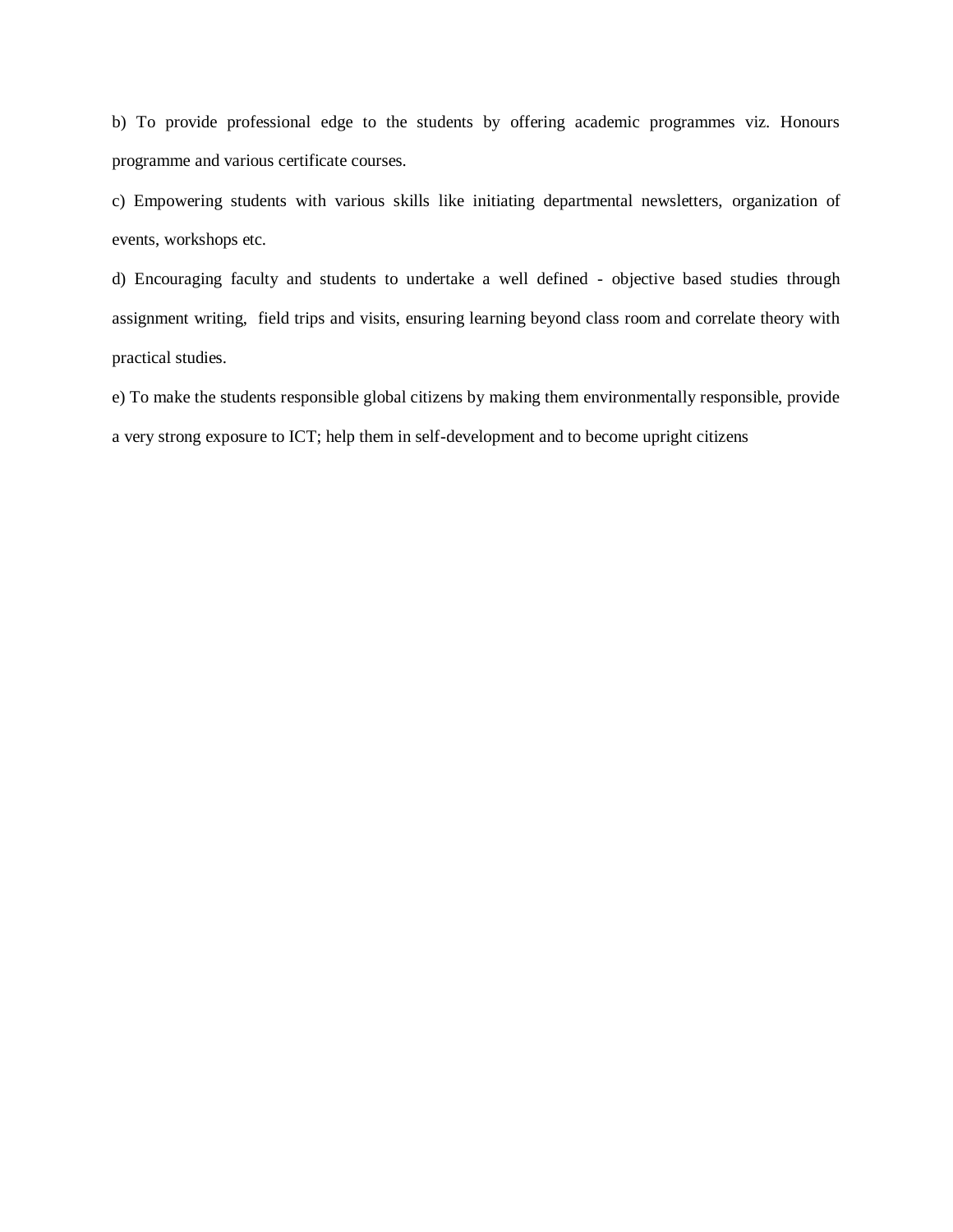### **Annexure – I**

### **Presentation of papers at Conferences, Seminars, etc.**

#### **International:**

1. Dr. Nandkumar Sawant presented a paper on "Goa: Women, Globalization Emigration" at the 2<sup>nd</sup> Congress of the Asian Association of Women"s studies (CAAWS 2010) "Debating Gender Justice in Asia from  $9<sup>th</sup>$  to  $11<sup>th</sup>$  December 2010 at Penang, Malaysia.

### **Within India:**

- 1. Dr. G. K. Naik presented a paper on "Characterization and Mossbauer Study of Nanoparticles. Ni0.45Zn0.55 Fe204 prepared by Novel Precursor Method" at the 55<sup>th</sup> DAE- solid state Physics Symposium, organised by Department of physics, Manipal University, Karnataka, sponsored by BRNS-DAE, Government of India. Mumbai, during December  $26<sup>th</sup> - 30<sup>th</sup>$ , 2010.
- 2. Dr. G.K. Naik presented a paper on " Synthesis and Magnetic Properties of Nanoparticle Ni (1-x) ZnxFe204 Ferrite prepared by precursor method", at international workshop and symposium on the synthesis and characterization of Glass/Glass-Ceramics (IWSSCGGC-2010), organised by centre of Materials for Electronic technology, Pune and Materials Research Society of India, at Pune during July,  $7<sup>th</sup>$  to  $10<sup>th</sup>$  2010. He also presented another paper on "Synthesis and Characterization of Microwave assisted copper substitute NI-Zn Ferrite" at the same conference.
- 3. Dr. G. K. Naik contributed a paper on "Mossbauer Study of Nickel Zinc Ferrite: at the 3rd International Symposium as materials Chemistry. Organized by Society for Materials Chemistry Mumbai and Chemistry Division of Bhabha Atomic Research Centre, Trombay, Mumbai Sponsored by Board of Research in Nuclear Sciences, Department of Atomic Energy, Government of India, Mumbai, held during  $7<sup>th</sup>$  to  $11<sup>th</sup>$  December, 2010, at BARC, Trombay Mumbai.
- 4. Dr.Sangeeta Sankhalkar attended National Conference organized by society for plant physiology, India at BHU, Varanasi, from  $24<sup>th</sup>$  to  $27<sup>th</sup>$  November, 2010 and presented a paper entitled "Antioxidant nature of ascorbate and its role in photoprotection Arabidopsis thaliana under HL treatment".
- 5. Dr.Sangeeta Sankhalkar attended International Conference organized by Society for Plant Physiology and Biochemistry, India at Sambhalpur University, Bhubaneswar, from 17-19 February, 2011 entitled "Ascorbate accumulation and gene expression in Arabidopsis thaliana under HL exposure.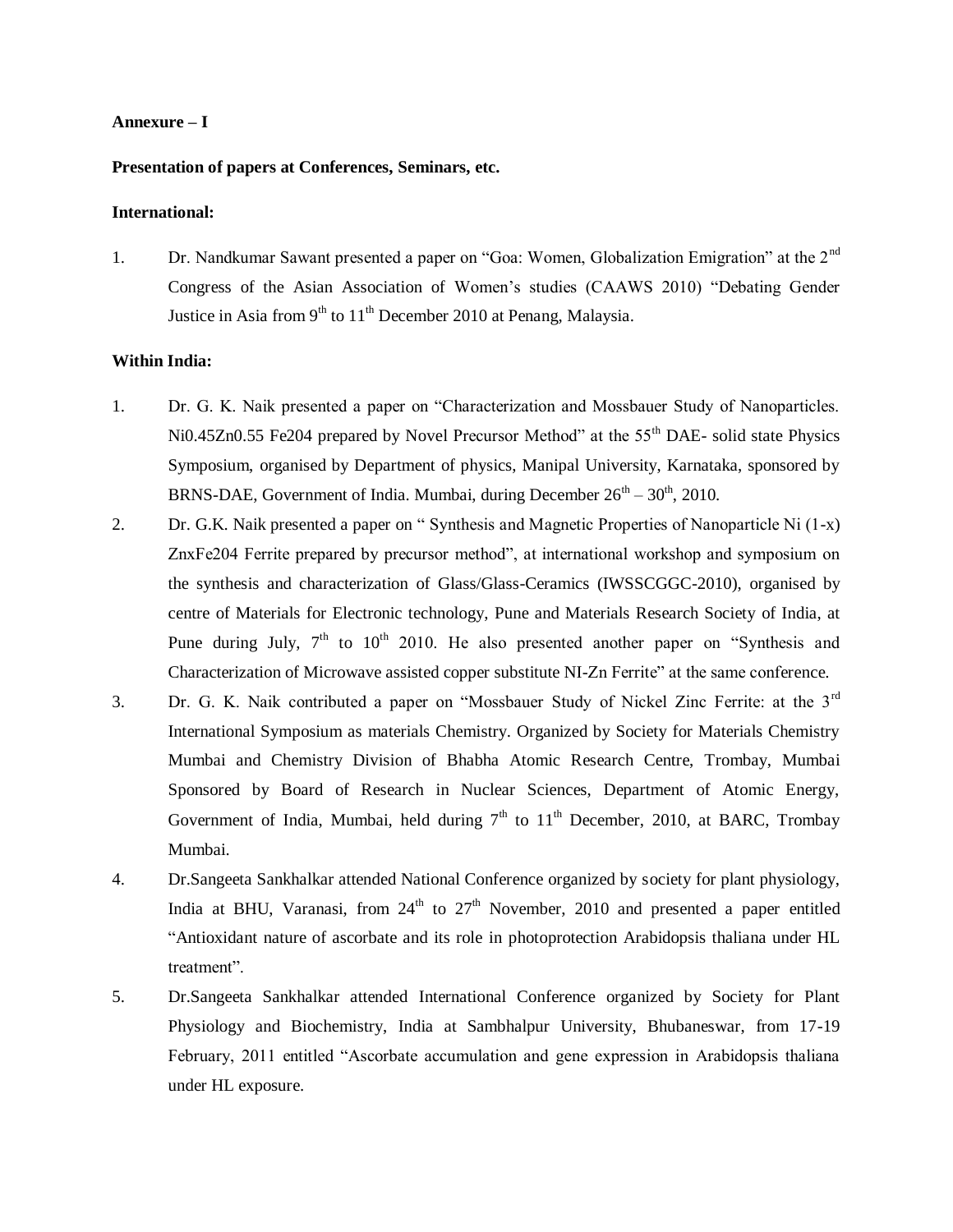- 6. Dr. Sangeeta Sakhalkar attended International Conference organized by Society for Plant Physiology and Biochemistry, India at Sambhalpur University, Bhubaneswar, from 17-19 February, 2011 and presented a paper entitled "Ascorbate accumulation and gene expression in Arabidopsis thaliana under HL exposure".
- 7. Dr. A.V. Veeresh attended the 12th National Conference of Science & Environment on Interdisciplinary Approaches in Environmental Sciences at The M. S. University of Baroda, Vadodara, from 9<sup>th</sup> to 10<sup>th</sup> October, 2010 and presented a paper entitled "Effect of Pesticides on Blue Green Algae".
- 8. Dr. A.V. Veeresh attended the National Conference on Biodiversity and Biotechnology for Sustainable Development organized by P.G. Department of Botany, Karnatak University, Dharwad & UGC-SAP-DRS-III, and presented a paper entitled "Effect of fertilizers on indigenous species of BGA from rice fields of Goa".
- 9. Dr. A. V. Veeresh attended the symposium on Wetlands, Biodiversity and Climate Change conducted by Energy and Wetlands Research Group, Centre for Ecological Sciences, Indian Institute of Science, Bangalore on December 22-24, 2010 and presented a poster entitled "Effect of Lead on the Functioning of Laboratory Model Waste Stabilization Pond".
- 10. Dr. A. V. Veeresh presented a paper entitled "Density of Biodiversity of Blue Green Algae in Rice Fields of Goa" at the symposium on Wetlands, Biodiversity and Climate Change conducted by Energy and Wetlands Research Group, Centre for Ecological Sciences, Indian Institute of Science, Bangalore.
- 11. Dr. R Kanchana made a presentation on "Exploring the potential biotechnological applications of an alkaline protease from a bacterial species" at the national seminar on "Frontiers in Biotechnology' held on  $3^{rd}$  &  $4^{th}$  December at C.K.T College, New Panvel.
- 12. Dr. Sanjay Gaikwad presented a paper on "Threatened Icons of Conservation of Bio-diversity… Can we Preserve it?" at the National Conference on Recent Advances in Sustainable Development organized by Mahaveer College, Kolhapur and Shivaji Vidyapeeth Bhugol Shikshak Sangh, Kolhapur on  $22<sup>nd</sup> - 24<sup>th</sup>$  February 2011.
- 13. Dr. Sanjay Gaikwad, Suyog Patwardhan and Mayuresh Potphode presented a paper on "Meso climate Change and Changing Growing Seasons over Maharashtra Plateau Region" at the XXXII Indian Geographers Meet and International Conference on "Climate Change, Geo-Hazards and Disaster Management" at Jaipur from  $17<sup>th</sup>$  to  $19<sup>th</sup>$  January, 2011.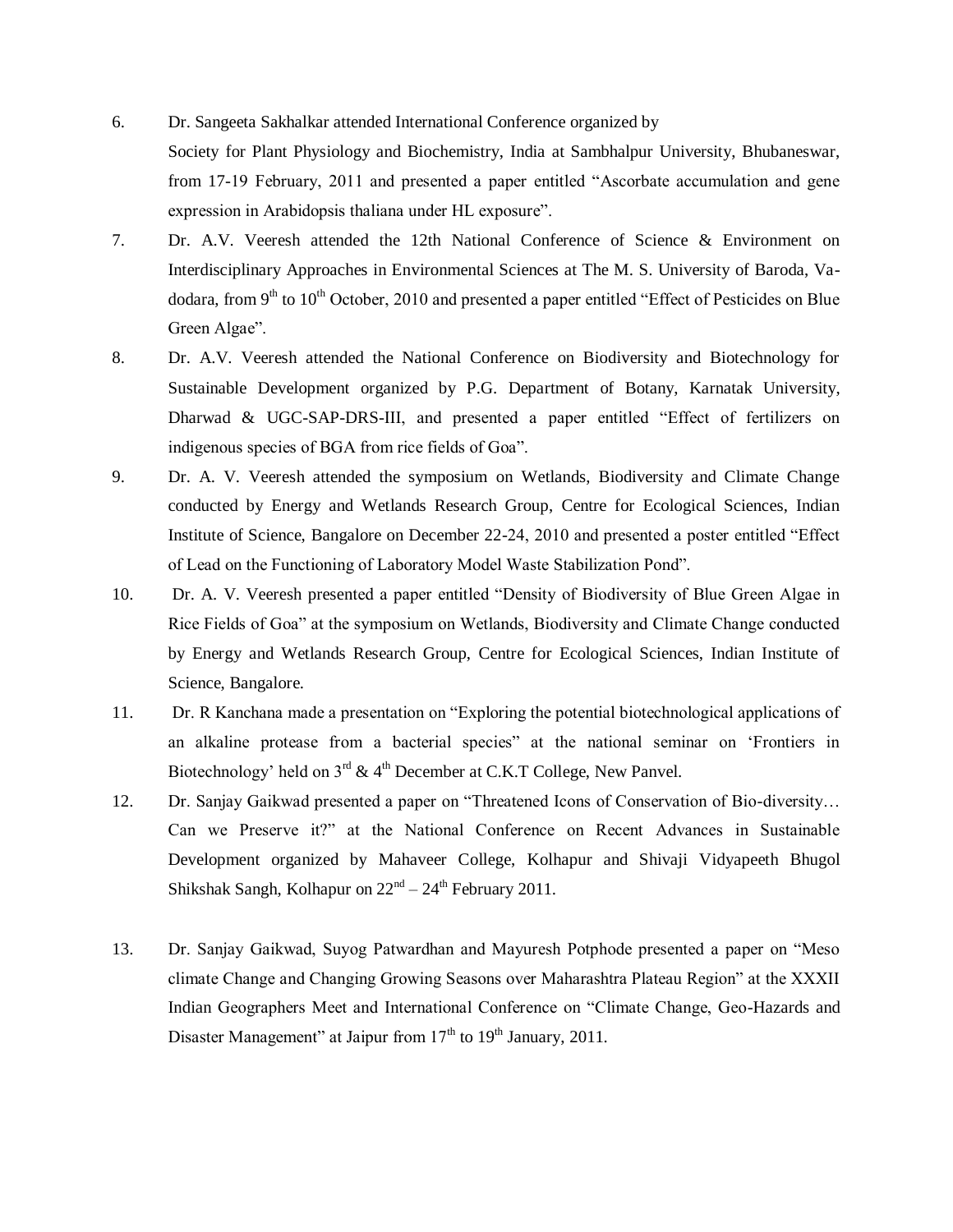- 14. Dr Nandkumar Sawant, Mrs. Angha Dicholkar and Miss Mallica Desai jointly presented a paper "Tourism, women and Sustainability" at National Conference on "Environment, Population and Tourism" held at Pitre – Sapre – Athalye College, Devrukh,  $3<sup>rd</sup>$  to 5th March, 2011.
- 15. Dr. Nandkumar Sawant was invited as resource person to speak on the topic "Goa: Mangroves in Troubled Waters – Mitigation and Strategies" at the Interdisciplinary National Seminar on "Biodiversity and Conservation with reference to Indian Desert" organized by India Human Ecology Council, Jaipur on 5th & 6th June 2010.
- 16. Dr. Nandkumar Sawant was invited as resource person for the National Seminar–Cum-Workshop in Geography on "Application of Remote Sensing, GIS & GPS in Geographical Research" organized by Mahavir Mahavidyalaya, Kolhapur and Department of Geography, School of Geosciences Bharathidasan University Tiruchirappalli (TN), on  $25<sup>th</sup>$  to  $27<sup>th</sup>$  February, 2011. He presented a paper on "Study of Coastal Tourist Destination Palolem Beach,Goa- Possibilities of applying Remote Sensing & GIS."
- 17. Dr. Nandkumar Sawant was invited as resource person for the National Conference on Research Methodology in Geography at Shri Havgi Swami Mahaviyadalya, Udgir. He delivered a lecture on "Human Geography and using participatory Rapid Appraisal in understanding Spatiotemporal Analysis".
- 18. Dr. Nandkumar Sawant was invited as a resource person for the National Conference on "Environment, Population and Tourism" held at Pitre – Sapre – Athalye College, Devrukh,  $3<sup>rd</sup>$  to 5<sup>th</sup> March, 2011. He spoke on "India's Population Growth and Stability".
- 19. Dr. Nandkumar Sawant, Mallica Dessai presented a paper on "Urbanization and vanishing Identities: A socio-historical review of Gauddi Community of Agalli, Margao" at the XXXII Indian Geographers Meet and International Conference on "Climate Change, Geo-Hazards and Disaster Management" at Jaipur from  $17<sup>th</sup>$  to  $19<sup>th</sup>$  January, 2011.
- 20. Dr. (Mrs) Mangala Veeresh presented a paper at the National Symposium on "Wetlands, Biodiversity and Climate change" from 22nd to 24th December 2010 on "Effect of Lead on the functioning of laboratory model waste stabilization pond", organised by Energy and Wetlands Research group, Centre for Ecological Sciences, Indian Institute of Science, Bangalore.
- 21. Dr. Debashish Mazumdar was invited as the keynote speaker at the national level seminar titled "Terrorism and its Impact on Indian Economy", sponsored by UGC, and organized by the Field Marshal KM Cariappa College, Madikeri on 29<sup>th</sup> January 2011.
- 22. Dr. E. Mericio Travassos presented a research paper entitled "Financing Disadvantaged Communities towards Peak Performance – Microfinance and the Role of Financial Innovations"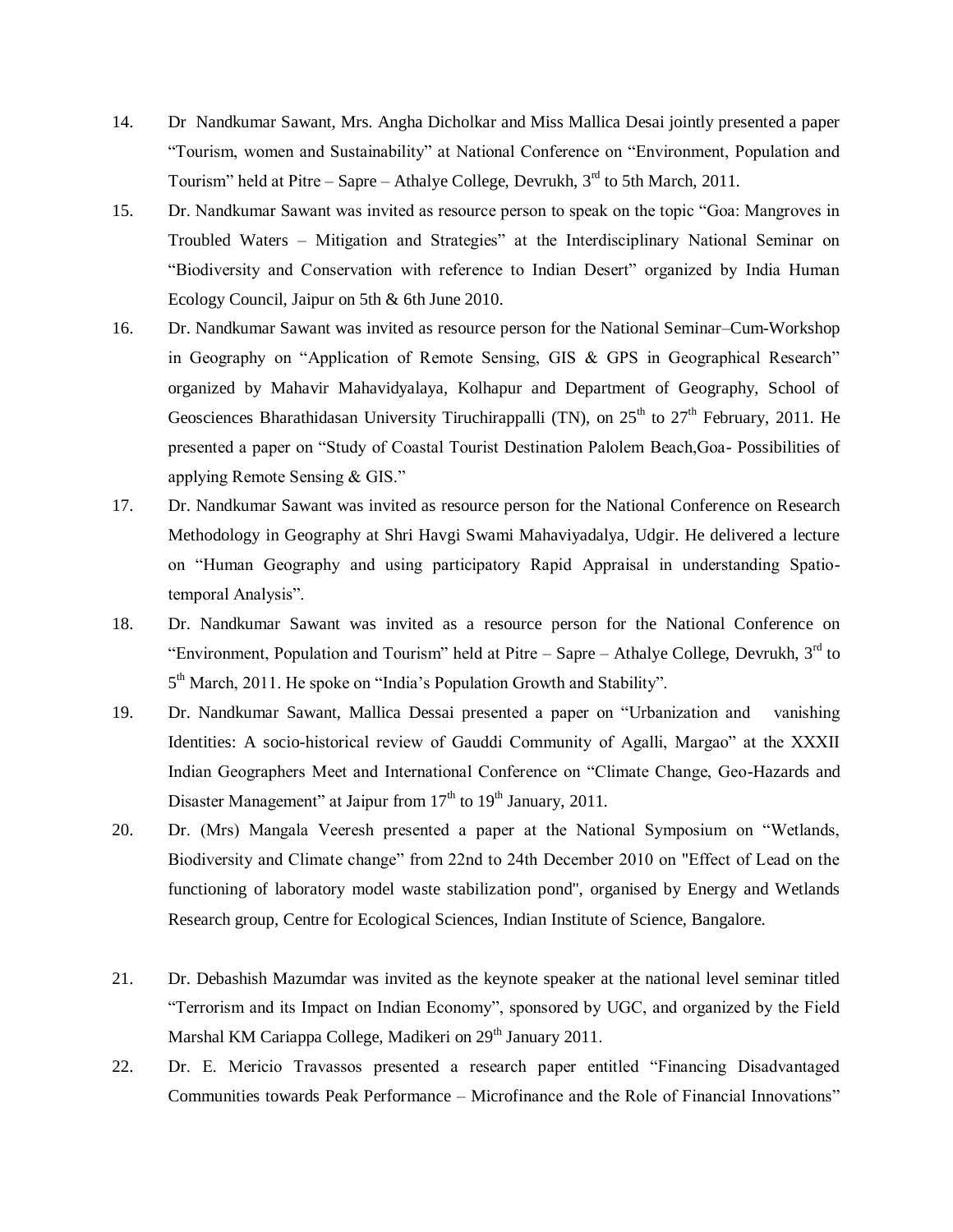on  $27<sup>th</sup>$  April 2011 at the international conference "Emergence of India as Global Economic Superpower: Fiction or Future?"

# **Within Goa**

- 1) Dr. R. Kanchana presented a paper entitled "Study on a pharmaceutically important enzyme-Cholesterol Oxidase from a bacterial isolate" at the National Symposium on "Microbial Diversity and its Applications in Health, Agriculture and Industry" at ICAR Research Complex for Goa, Old Goa  $(4<sup>th</sup>$  to  $5<sup>th</sup>$  March, 2011).
- 2) Dr. Debasish Mazumdar & Danica Menezes presented a paper "Working of Co-operative Sector Banks in post-liberation period : A case study of Madgaon Urban Co-op. Bank" at Mallikarjun College, Canacona on  $2<sup>nd</sup>$  Dec, 2010.
- 3) Dr. Nandini Vaz Fernandes presented a paper on "Effect of Paternal Alcohol Consumption on the offspring"at the National Seminar on "Current and Emerging Trends in Animal Sciences" organised by Department of Zoology of our college on  $26<sup>th</sup>$  and  $27<sup>th</sup>$  November 2011.
- 4) Miss Sarah Pereira presented a paper on "Survey of Diseases in the different age groups in sample population of south Goa"at the National Seminar on "Current and Emerging Trends in Animal Sciences" organised by Department of Zoology of our college on  $26<sup>th</sup>$  and  $27<sup>th</sup>$  November 2011.
- 5) Miss Rubina Fernandes presented a paper on "Evaluation of Teratogenic potential of Capsicum on Rattus norvegicus" at the National Seminar on "Current and Emerging Trends in Animal Sciences" organised by Department of Zoology of our college on  $26<sup>th</sup>$  and  $27<sup>th</sup>$  November 2011.

### **ANNEXURE II**

### **Publications**

- 1. Mesta Diwakar (2010) "Digital database on ethno-medicinal plants of Western Ghats" in Current Science, Volume 99, Number 12, 2010
- 2. Mesta Diwakar (2010) "*Burmannia championii* Thwaites (Dioscoreales: Burmanniaceae), a new addition to the flora of Karnataka" has been accepted for publication in an international online journal 'Journal of Threatened Taxa (JoTT)'.
- 3. Sawant N. N. (2010) "Characteristics of Emigration of Goan Catholic Women: A Case Study of Rural Salcete Taluka, Goa – India, Interlink Research Analysis", Vol II, Issue II, July – Dec 2010 Pg 20-28 (ISSN 0976-0377).